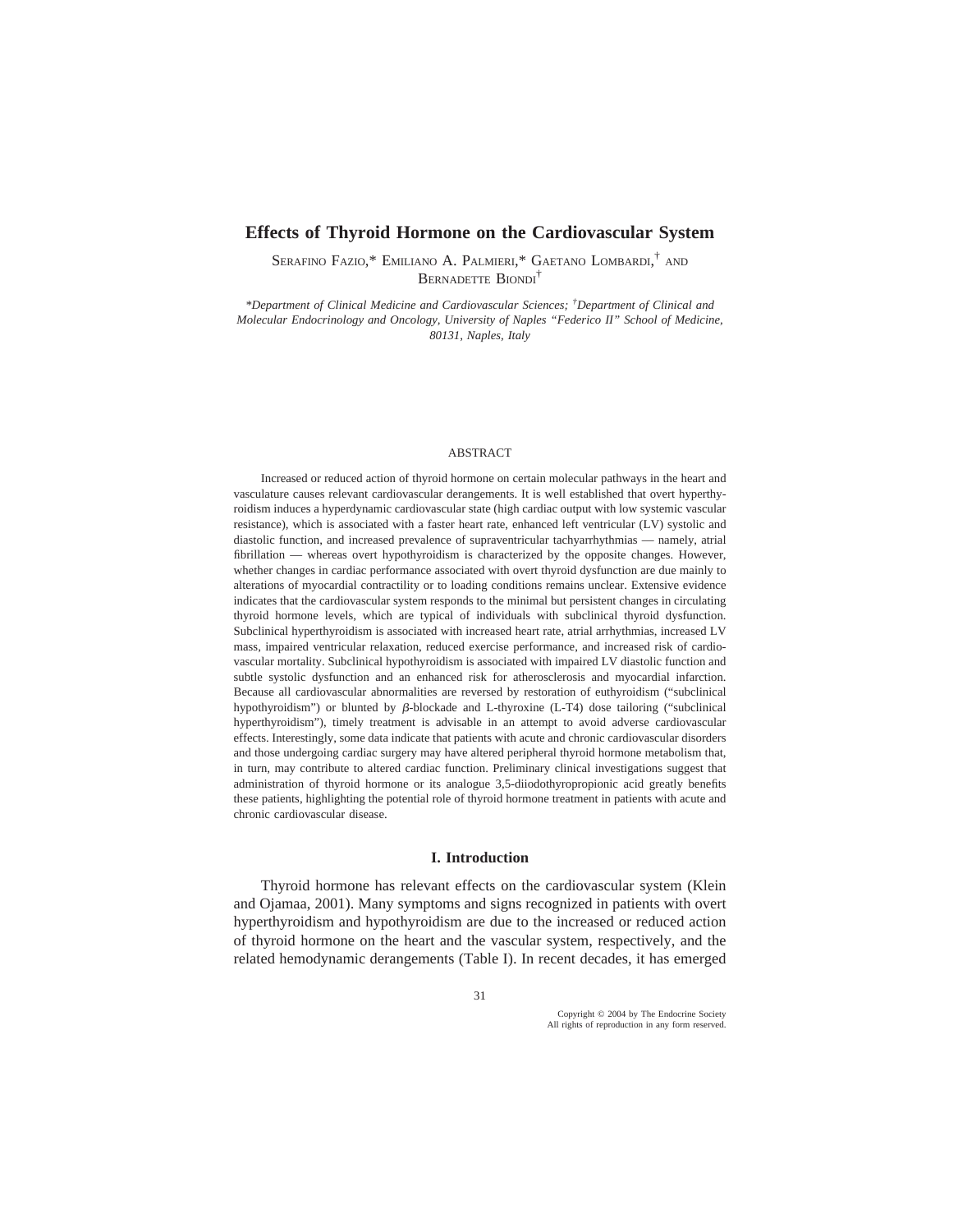| window where can and a microle me of oil and followed popertion |                 |                |
|-----------------------------------------------------------------|-----------------|----------------|
| Normal values                                                   | Hyperthyroidism | Hypothyroidism |
| 100                                                             | 105.5           | 84.5           |
| $72 - 84$                                                       | $88 - 130$      | $60 - 80$      |
| $4.0 - 6.0$                                                     | > 7.0           | < 4.5          |
| 1500-1700                                                       | 700-1200        | 2100-2700      |
| > 50                                                            | > 65            | $\leq 60$      |
| $60 - 80$                                                       | $25 - 40$       | > 80           |
|                                                                 |                 |                |

TABLE I *Hemodynamics and Cardiac Function in Overt Thyroid Dysfunction*

[Reprinted with permission from Klein I, Ojamaa K 2001 Thyroid hormone and the cardiovascular system. N Engl J Med 344:501–509. Copyright © 2001 Massachusetts Medical Society.]

that subclinical thyroid dysfunction may affect the cardiovascular system, which may increase cardiovascular risk. It is becoming increasingly apparent that acute and chronic cardiovascular disease may alter thyroid hormone metabolism and contribute to cardiovascular impairment. This chapter will provide an overview of the basic mechanisms underlying the effects of thyroid hormone on the cardiovascular system and their clinical correlates, then address the potential benefit of thyroid hormone treatment in patients with cardiovascular disorders.

### **II. Cellular Effects of Thyroid Hormone on the Cardiovascular System**

Most of the molecular and cellular mechanisms responsible for the cardiovascular effects of thyroid hormone have been clarified. As shown in Figure 1, thyroid hormone may exert both genomic and nongenomic effects on cardiac myocytes. The genomic effects of thyroid hormone are mediated by the transcriptional activation or repression of specific target genes that encode both structural and functional proteins (Dillmann, 1990). This process begins with the entry of triiodothyronine (T3), the biologically active thyroid hormone, into the cardiomyocyte through specific transport proteins located within the cell membrane (Everts *et al.*, 1996). To date, there is no clear evidence of a biologically relevant conversion of thyroxine (T4) to T3 in cardiomyocytes (Everts *et al.*, 1996). Once in the cardiomyocyte, T3 enters the nucleus and interacts with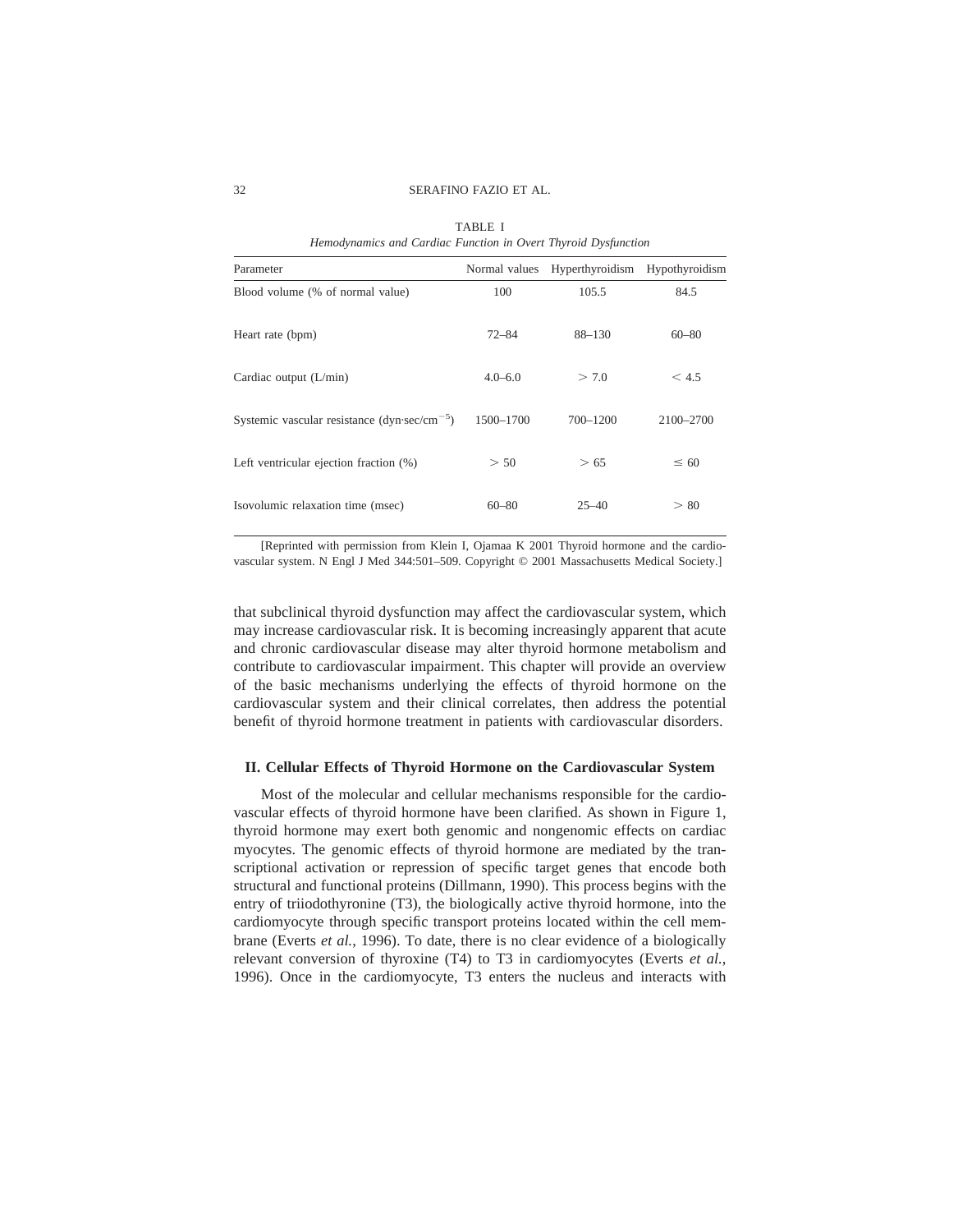

THYROID HORMONE & THE CARDIOVASCULAR SYSTEM 33 THYROID HORMONE & THE CARDIOVASCULAR SYSTEM

FIG. 1. Genomic effects of thyroid hormone (T3) on cardiomyocytes. NR, triiodothyronine nuclear receptor; TRE, thyroid hormone responsive element (see text for details).

 $\mathfrak{Z} \mathfrak{Z}$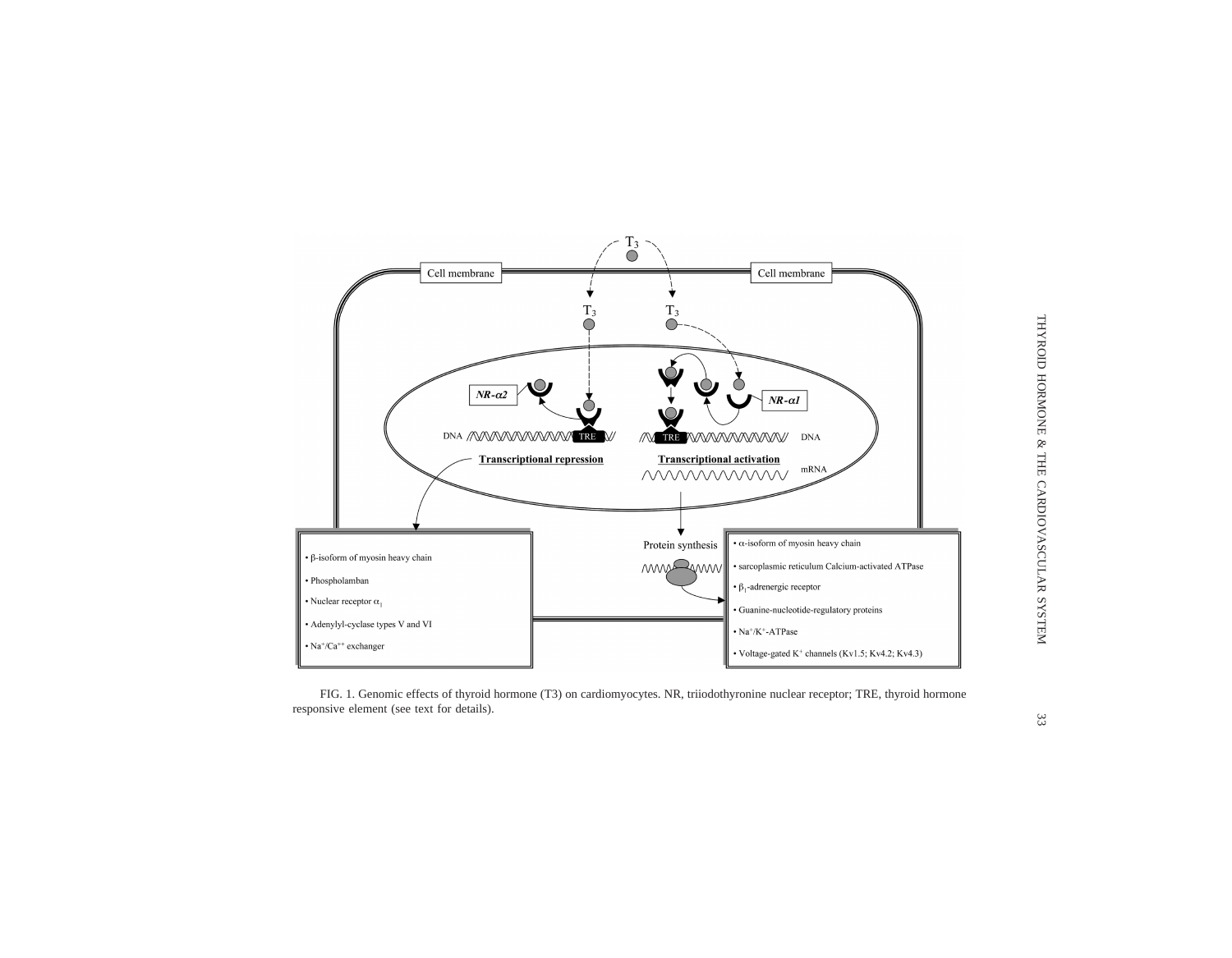specific transcriptional activators (nuclear receptor  $\alpha$ 1) or repressors (nuclear receptor  $\alpha$ 2). Occupancy of these receptors by T3, in combination with recruited cofactors, allows the thyroid hormone-receptor complex to bind (nuclear receptor  $\alpha$ -1) or release (nuclear receptor  $\alpha$ -2) specific sequences of DNA (thyroidresponsive elements) that, in turn, by acting as cis- or trans-regulators, modify the rate of transcription of specific target genes (Brent, 1994).

Among various proteins whose expression is modulated at transcriptional level (Figure 1), the most-extensively characterized are myosin heavy chains (Morkin, 1993; Ojamaa *et al.*, 1996b) and the sarcoplasmic reticulum protein involved in the regulation of intracellular calcium handling, namely, calciumactivated ATPase and its inhibitory cofactor, phospholamban (Dillmann, 1990; Kiss *et al.*, 1994). Many studies *in vitro* and in experimental rats incontrovertibly show that thyroid hormone upregulates the expression of the  $\alpha$ -isoform of the myosin heavy chain in cardiomyocytes, while it downregulates the  $\beta$ -isoform (Morkin, 1993; Ojamaa *et al.* 1996b). There is some evidence that this regulation also occurs in humans (Ladenson *et al.*, 1992). However, the magnitude of this phenomenon is certainly less pronounced than in rodents — a finding that fuels uncertainties about the functional correlate of this molecular effect. In humans, the  $\beta$ -isoform of the myosin heavy chain is more prevalent than the  $\alpha$ -isoform (Magner *et al.*, 1988; Ladenson *et al.*, 1992) and the ratio is only marginally modified by thyroid hormone (Ladenson *et al.*, 1992).

In contrast, several lines of evidence suggest that some abnormalities of cardiac function in patients with thyroid dysfunction directly reflect the effects of thyroid hormone on calcium-activated ATPase and phospholamban, which are involved primarily in the regulation of systodiastolic calcium concentrations in cardiomyocytes (Dillmann, 1990; Kiss *et al.*, 1994). Sarcoplasmic reticulum calcium-activated ATPase is responsible for the rate of calcium reuptake into the lumen of the sarcoplasmic reticulum during diastole that, in turn, is a major determinant of the velocity of myocardial relaxation after contraction (Dillmann, 1990; Kiss *et al.*, 1994). However, the performance of sarcoplasmic reticulum calcium-activated ATPase is influenced by the level of expression of phospholamban: the higher the phospholamban expression, the lower the sarcoplasmic reticulum calcium-activated ATPase activity (Kiss *et al.*, 1994). In this regard, it has been extensively demonstrated that thyroid hormone upregulates expression of the sarcoplasmic reticulum calcium-activated ATPase and downregulates expression of phospholamban, thereby enhancing myocardial relaxation (Dillmann, 1990; Kiss *et al.*, 1994). Indeed, the improved calcium reuptake during diastole may favorably affect myocardial contractility. In fact, the greater reduction in cytoplasmatic concentration of calcium at end-diastole increases the magnitude of the systolic transient of calcium that, in turn, augments its availability for activation of tropo-myosin units. In fact, in phospholambandeficient mice, cardiac contractility was found to be increased, with no further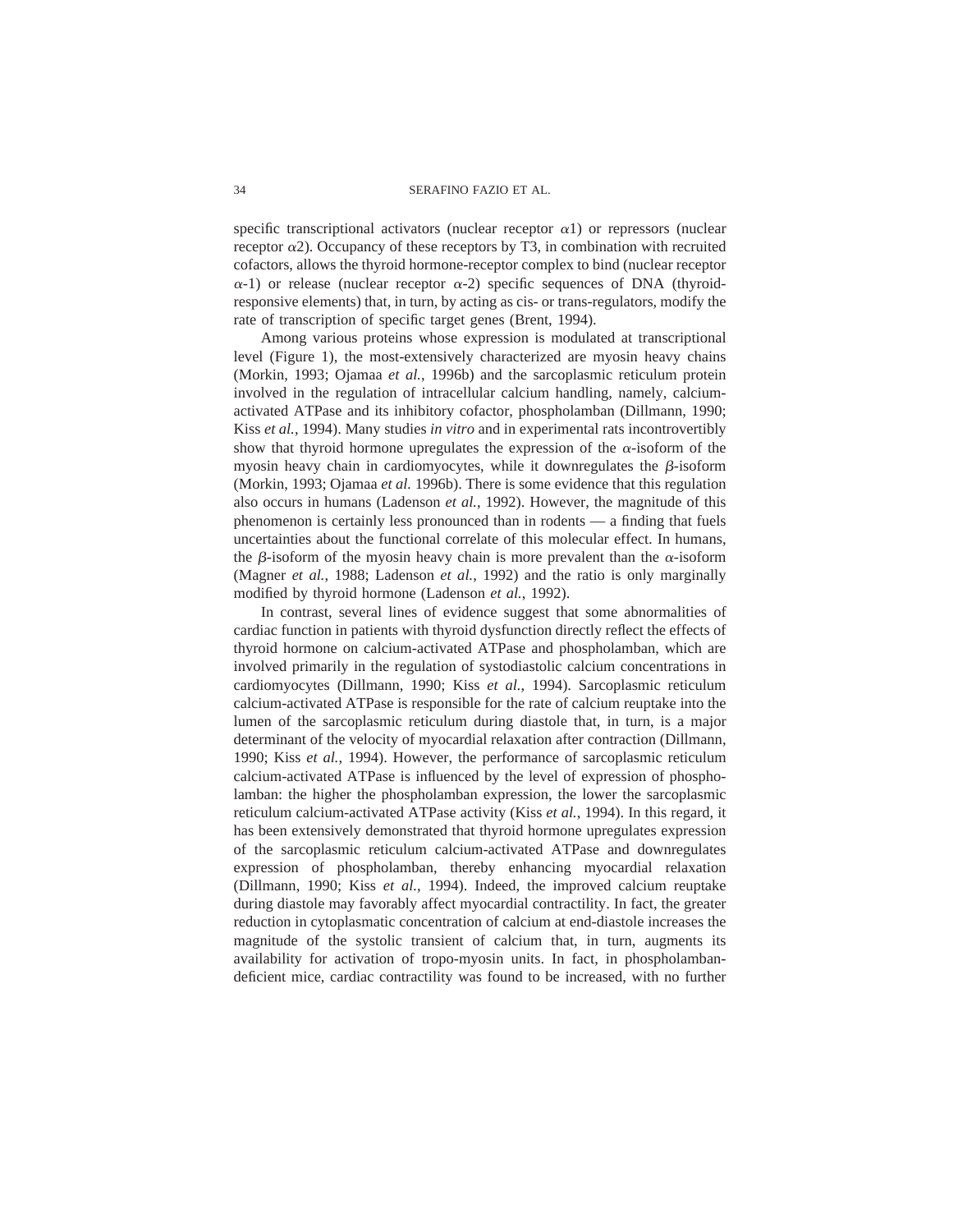increase after thyroid hormone treatment (Kiss *et al.*, 1998). This finding strongly supports the key role of sarcoplasmic reticulum proteins and their effects on intracellular calcium handling in thyroid hormone-mediated changes in systodiastolic cardiac function in patients with thyroid dysfunction. In this context, it is important to recognize that thyroid hormone also modifies the expression of other ion channels, such as  $Na^+/K^+$ -activated ATPase,  $Na^+/Ca^{++}$  exchanger, and some voltage-gated  $K^+$  channels (Kv1.5, Kv4.2, Kv4.3), thereby coordinating the electrochemical and mechanical responses of the myocardium (Gick *et al.*, 1990; Ojamaa *et al.*, 1999).

In addition to these genomic effects, thyroid hormone produces changes in cardiac inotropism and chronotropism more rapidly than would be expected from regulation of gene expression, which usually take minutes to hours to be phenotypically and functionally appreciable. This calls into question the involvement of nongenomic mechanisms (Davis and Davis, 1993; Walker *et al.*, 1994). Some evidence indicates that thyroid hormone promotes the acute phosphorylation of phospholamban and that this action attenuates the inhibitory effect of phospholamban on sarcoplasmic reticulum calcium-activated ATPase (Ojamaa *et al.*, 2002). Interestingly, the fact that this process is mediated at least in part by the activation of intracellular kinase pathways involved in signal transduction of the adrenergic stimulus (Ojamaa *et al.*, 2002) may help to explain functional analogies between the cardiovascular effects of thyroid hormone and those promoted by the adrenergic system (Levey and Klein, 1990). Indeed, although most of the cardiovascular manifestations associated with hyperthyroidism and hypothyroidism mimic a condition of increased and reduced adrenergic activity, respectively, the sensitivity of the cardiovascular system to adrenergic stimulation does not seem to be substantially altered in these conditions (Hoit *et al.*, 1997; Ojamaa *et al.*, 2000).

Thyroid hormone also exerts an important effect on the vascular system. It acutely reduces peripheral vascular resistance by promoting relaxation in vascular smooth-muscle cells (Klemperer *et al.*, 1995; Ojamaa *et al.*, 1996a; Park *et al.*, 1997). A single study has reported that chronic thyroid hormone excess exerts profound effects on vascular reactivity by improving both endothelium-dependent and -independent mechanisms (Napoli *et al.*, 2001).

### **III. Overt Hyperthyroidism**

Palpitation is one of the most-common symptoms associated with overt hyperthyroidism (Nordyke *et al.*, 1988). Continuous, ambulatory, 24-hour electrocardiogram (ECG) monitoring characteristically demonstrates that heart rate is constantly increased during the day and exaggerated in response to exercise, although its circadian rhythm usually is preserved (von Olshausen *et al.*, 1989; Cacciatori *et al.*, 1996). Analysis of heart rate variability reveals sympatho-vagal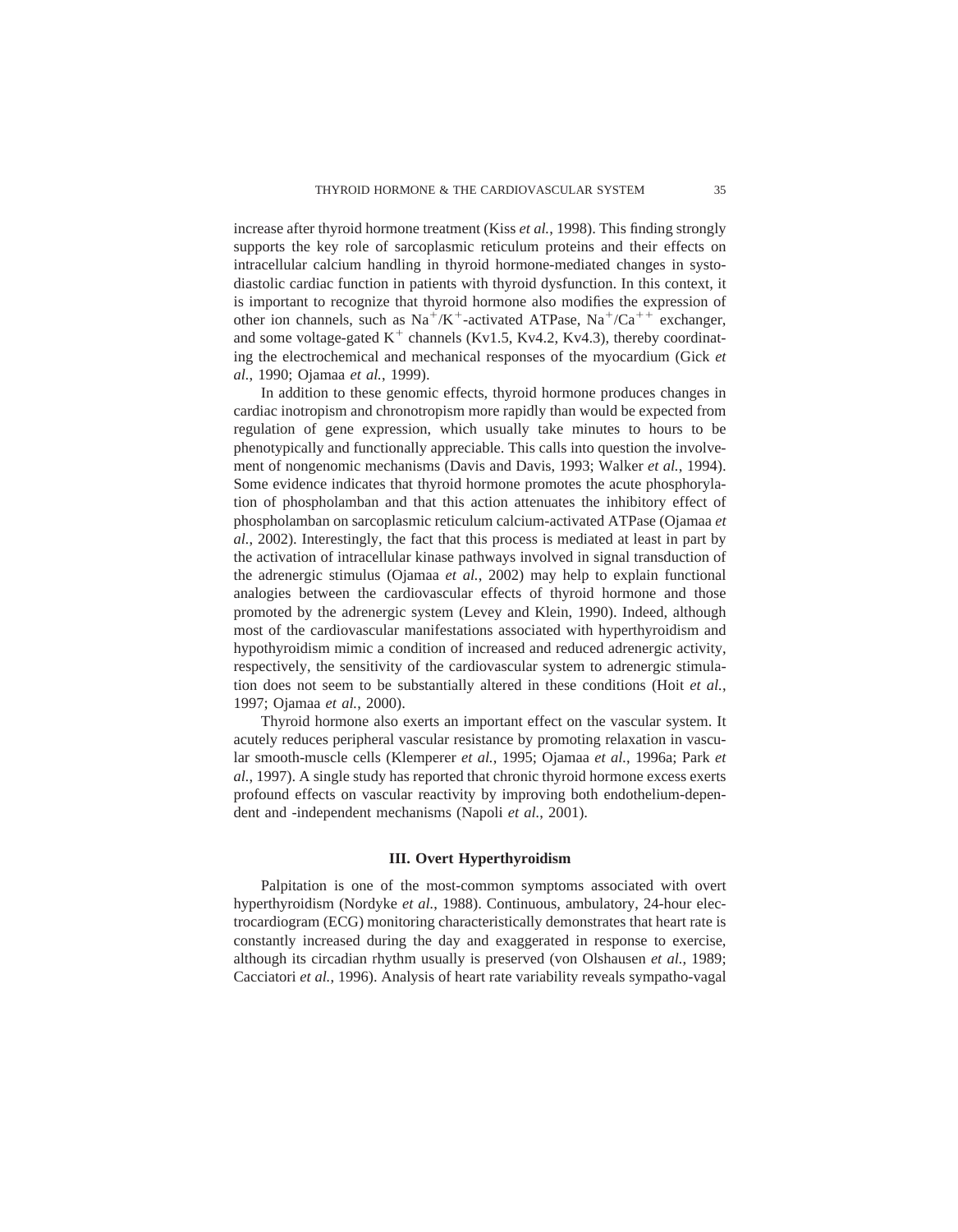unbalancing with a relative increase in sympathetic tone (Cacciatori *et al.*, 1996). In this respect, although  $\beta$ -adrenergic blockade usually attenuates tachycardia in patients with overt hyperthyroidism, heart rates remain slightly higher, in comparison with euthyroid controls. This supports the notion that thyroid hormone is able to directly affect sinus node firing (Sun *et al.*, 2001).

About 5–10% of overt hyperthyroid patients have atrial fibrillation, which may be the presenting problem (Sawin *et al.*, 1994; Auer *et al.*, 2001). Atrial fibrillation usually reverts to sinus rhythm with achievement of euthyroidism (Nakazawa *et al.*, 1982), the reversion rate decreasing with age and duration of arrhythmia (Nakazawa *et al.*, 1982; Nordyke *et al.*, 1988). Therefore, achievement of the euthyroid state should be the primary treatment strategy of atrial fibrillation associated with overt hyperthyroidism.  $\beta$ -adrenergic blockade may be used effectively to control the ventricular rate. In all instances, electrical or pharmacological cardioversion should be an option only after achievement of euthyroidism. In this context, it remains controversial whether overt hyperthyroid patients with atrial fibrillation should receive anticoagulant therapy. In general, the risk of bleeding with anticoagulant therapy always should be weighed against the risk of systemic embolization (Gilligan *et al.*, 1996) and the decision made on a case-by-case basis. In general, it would be appropriate to administer anticoagulant agents to older patients with known or suspected heart disease or with atrial fibrillation of longer duration (Petersen and Hansen, 1988; Gilligan *et al.*, 1996).

Systolic arterial pressure is almost invariably increased and diastolic arterial pressure decreased in subjects with overt hyperthyroidism, so that pulse pressure is characteristically wider and mean arterial pressure is only marginally decreased (Graettinger *et al.*, 1959; Theilen and Wilson, 1967; DeGroot and Leonard, 1970). These hemodynamic changes are associated with a remarkable increase in cardiac output and a notable reduction in peripheral vascular resistance, thereby resulting in the classic hyperdynamic cardiovascular state (Graettinger *et al.*, 1959; Theilen and Wilson, 1967; DeGroot and Leonard, 1970).

The main determinants of increased at-rest left ventricular (LV) performance in patients with overt hyperthyroidism have not been definitively established (Biondi *et al.*, 2002a). The high cardiac output state results from a remarkably faster heart rate and a slightly augmented stroke volume that, in turn, is associated with normal or marginally enlarged LV end-diastolic size and normal or marginally decreased LV end-systolic size (Biondi *et al.*, 2002a). As a result, LV ejection fraction, an index of overall systolic chamber function, characteristically is increased in overt hyperthyroid subjects (Biondi *et al.*, 2002a). Whether this process is sustained mainly by a true enhancement of myocardial contractility or by the interaction of hemodynamic factors is unclear (Biondi *et al.,* 2002a). Studies by Merillon and colleagues (1981) and by Feldman and coworkers (1986) are emblematic of the controversy surrounding this argument.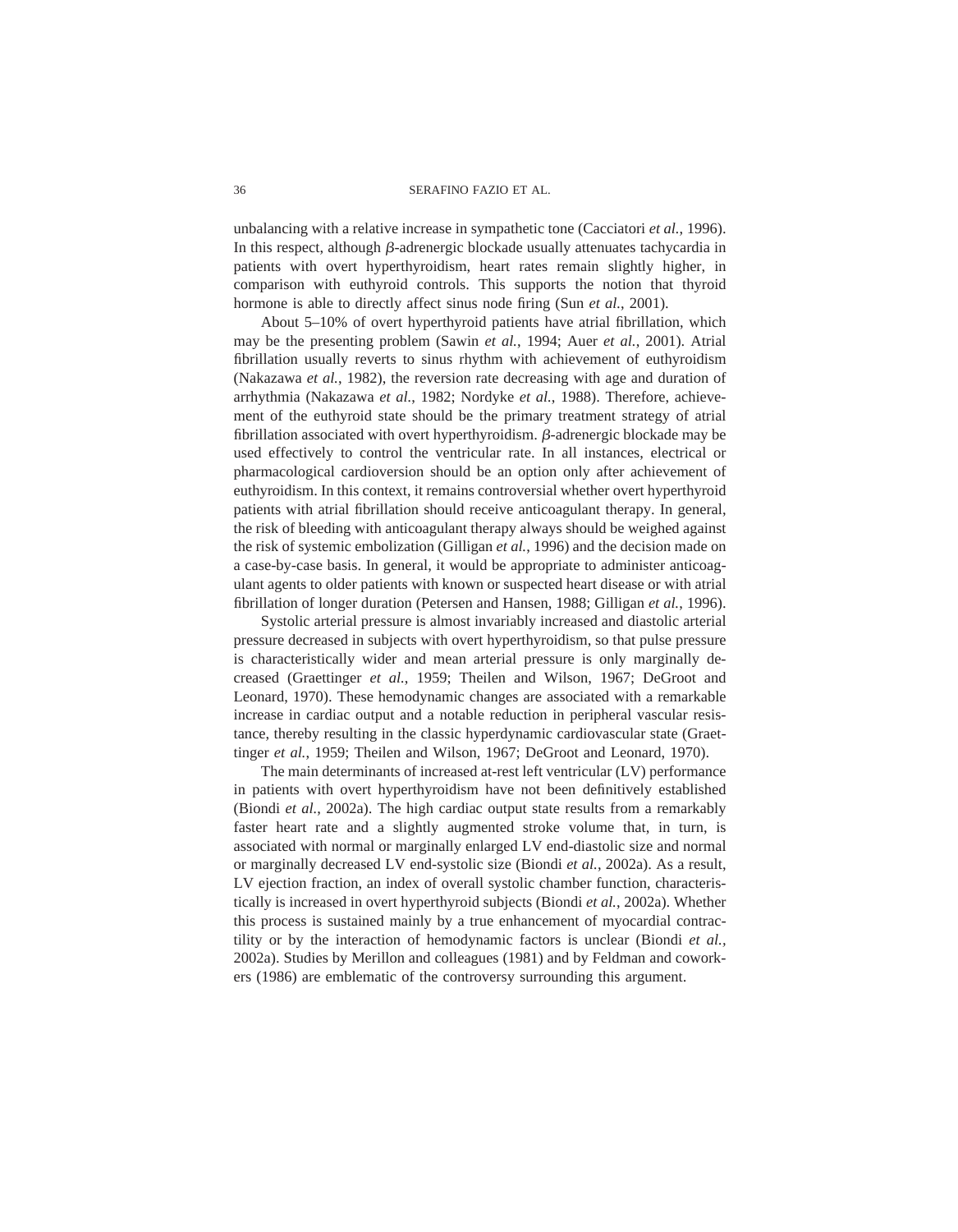Merillon and coworkers (1981) assessed LV function in seven overt thyrotoxic subjects by cardiac catheterization, compared with 11 euthyroid controls atrially paced at a near-identical heart rate. They found no differences between the two groups in such parameters of contractile performance as LV ejection fraction, rate of rise of LV pressure as a proportion of the total pressure, velocity of circumferential fiber shortening, and ratio of LV end-systolic pressure to end-systolic volume. Conversely, it was noted that atrial pacing, but not hyperthyroidism, was accompanied by a marked reduction in both end-diastolic volume and pressure and by a significant increase in systemic vascular resistance and mean aortic pressure. As expected, cardiac performance was not increased in atrially paced subjects. Although atrial pacing and hyperthyroidism are not strictly comparable (acute vs. chronic condition), the authors concluded that there was no realistic increase in the true level of myocardial contractility independent of changes in heart rate and preload in human hyperthyroidism.

Feldman and colleagues (1986) studied LV function in 11 hyperthyroid patients by means of echocardiography and in 11 age-matched normal subjects. They found no differences between the two groups in LV end-diastolic diameter or in end-systolic meridional wall stress. Differently, the rate-corrected mean velocity of circumferential fiber shortening (a measure of LV function claimed to be independent of preload and heart rate) was much higher in hyperthyroid patients. As a result, when LV end-systolic wall stress was related to the rate-corrected velocity of fiber shortening, the values of hyperthyroid patients were above the mean regression line for normal subjects, reflecting the presence of an increased contractile state. The authors, however, did not consider that the normal end-diastolic dimension, despite the augmented heart rate in their patients, corresponded to an effective increase in preload, given the inverse relationship between the two variables. Furthermore, the noninvasive method of assessing myocardial contractility by relating the rate-corrected circumferential fiber-shortening velocity to meridional LV end-systolic wall stress may overestimate myocardial performance in pathophysiological states characterized by simultaneous increases in preload and heart rate.

Based on these remarks, it may be assumed that the notably faster heart rate in hyperthyroid patients masks the actual increase in cardiac preload, leading to an underestimation of the extent to which the Frank-Starling mechanism contributes to improving cardiac performance (Biondi *et al.*, 2002a). Indeed, there is evidence that cardiac preload is increased in overt hyperthyroidism. Some studies have demonstrated clearly that blood volume is enlarged in patients with overt hyperthyroidism (Gibson and Harris, 1939; Anthonisen *et al.*, 1960). Other studies showed that the renin-angiotensin-aldosterone system is activated in hyperthyroid patients (Resnick and Laragh, 1982). In addition, thyroid hormone has been shown to upregulate erythropoietin secretion and, in turn, red blood cell mass, which may also contribute to the increase in total blood volume (Gibson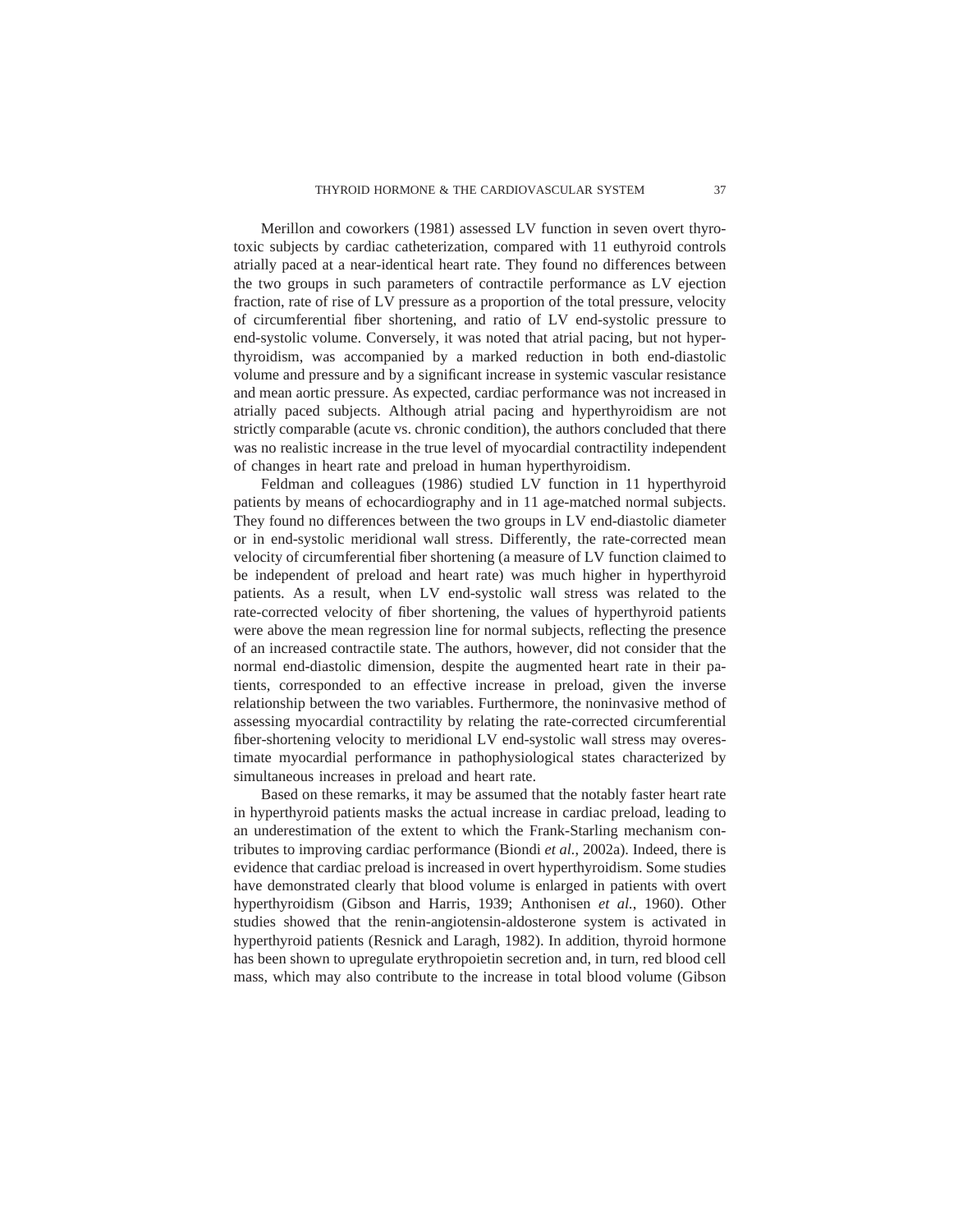and Harris, 1939; Graettinger *et al.*, 1959; Klein and Levey, 1984). Moreover, the analysis of LV diastolic function in different investigations has almost invariably revealed an increase in indices of early LV filling and a faster LV relaxation independent of the effect of heart rate (Lewis *et al.*, 1979; Friedman *et al.*, 1982; Mintz *et al.*, 1991; Kahaly *et al.*, 1999). This pattern of diastolic function is consistent with a greater venous return and enhanced ventricular suction, suggesting that the improvement in diastolic function would allow the increased venous return to be accommodated without relevant changes in filling pressure. This interpretation is supported by the observation of comparable values of LV end-diastolic volume and pressure in hyperthyroid patients and normal subjects (Merillon *et al.*, 1981).

It is, therefore, conceivable that the hyperthyroid heart increases its performance through the advantageous modulation of hemodynamic loads, rather than through recourse to its inotropic reserve (Biondi *et al.*, 2002a). In this regard, it is important to underline that the mechanisms that utilize myocardial contractility involve an ever and necessarily greater myocardial metabolic demand. On the contrary, recourse to the hemodynamic loads to improve cardiac performance is an energetically favorable mechanism. Indeed, recourse to the latter mechanism optimizes the cardiac mechanic-energetic utilization in a condition such as hyperthyroidism, in which a clear increase of myocardial energetic consumption is already present (Bengel *et al.*, 2000).

The complicated and delicate interaction between the different factors determining cardiac function in the patient with overt hyperthyroidism may explain, at least in part, two clinical observations. The first, and more frequent, is reduced exercise tolerance (Kahaly *et al.*, 1998,1999); the second – lessfrequently encountered than in the past — is development of congestive heart failure (CHF) (Magner *et al.*, 1988). On the one hand, reduced exercise tolerance of hyperthyroid patients may result from their reduced cardiovascular reserve (Kahaly *et al.*, 1998,1999). In fact, the mechanisms used by the cardiovascular system during exercise are almost largely used at rest. On the other hand, CHF may be precipitated by the occurrence of atrial fibrillation. The loss of atrial contribution to ventricular filling and the reduced diastolic time may severely compromise diastolic dynamics, increasing end-diastolic pressure and promoting systemic congestion. Occasionally, CHF may develop as a result of the so-called "rate-related cardiomyopathy" (Magner *et al.*, 1988).

# **IV. Subclinical Hyperthyroidism**

Subclinical hyperthyroidism is characterized by subnormal or suppressed thyrotropin (TSH) serum levels in the presence of circulating thyroid hormones in the normal range for the general population (Biondi *et al.*, 2002c). It may be due to an intrinsic pathology of the thyroid gland (endogenous subclinical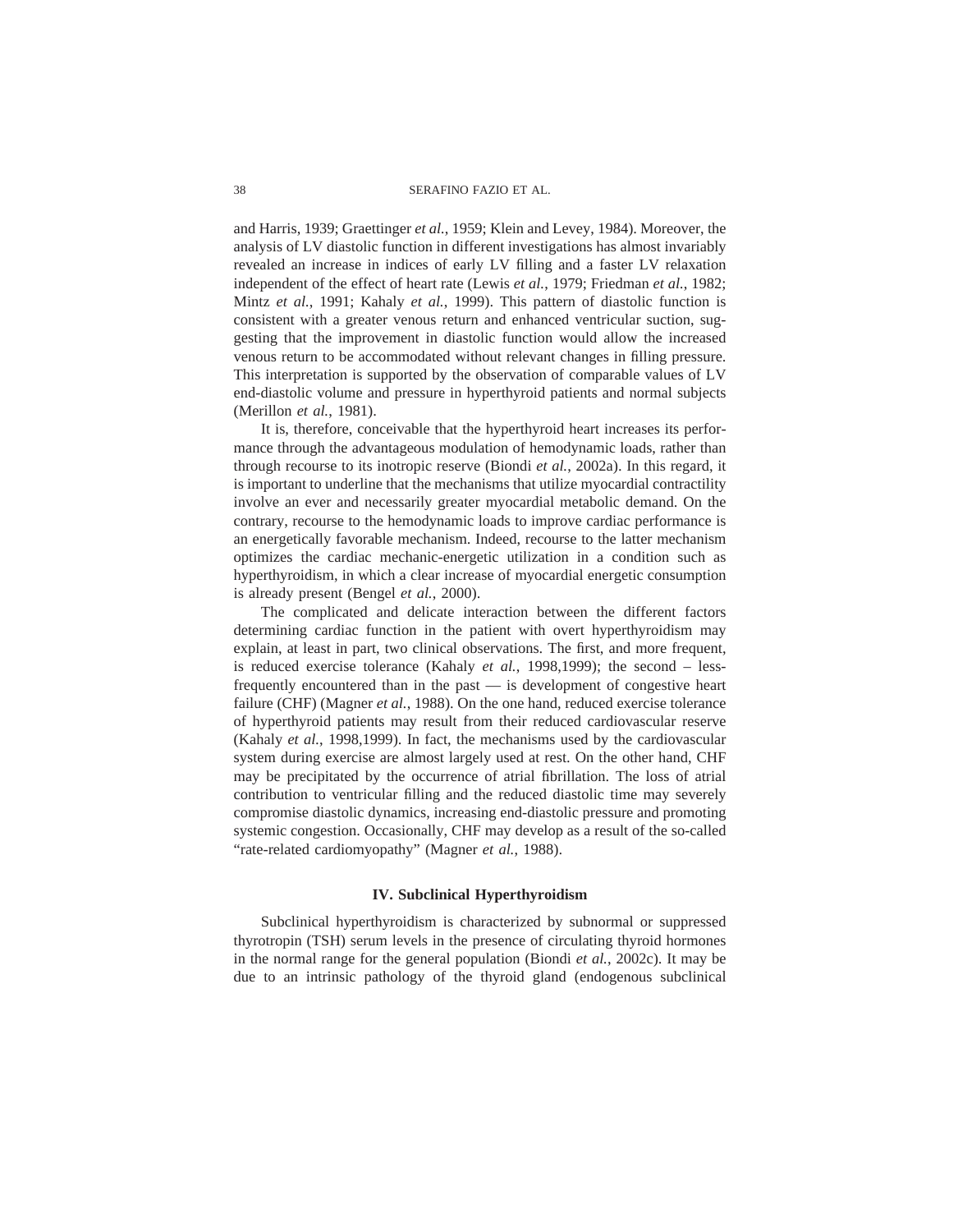hyperthyroidism) but, more often, is the consequence of suppressive or replacement L-thyroxine (L-T4) therapy (exogenous subclinical hyperthyroidism) (Biondi *et al.*, 2002c). Exogenous subclinical hyperthyroidism is the condition more-frequently seen in clinical practice (Biondi *et al.*, 2002c).

Over past decades, a number of studies have investigated the effects of subclinical hyperthyroidism on the heart, showing that this condition may be associated with important abnormalities of cardiac structure and function (Biondi *et al.*, 2002c). The more-consistent abnormalities found in patients with subclinical hyperthyroidism are increased heart rate and prevalence of supraventricular arrhythmias and enhanced LV mass (Biondi *et al.*, 1993,1994,1996,1999b,2000; Fazio *et al.*, 1995; Ching *et al.*, 1996; Shapiro *et al.*, 1997; Mercuro *et al.*, 2000). The latter feature often is associated with slightly enhanced systolic function and almost always with impaired diastolic function due to slowed myocardial relaxation (Biondi *et al.*, 1993,1994,1996,1999b,2000; Fazio *et al.*, 1995; Ching *et al.*, 1996; Shapiro *et al.*, 1997; Mercuro *et al.*, 2000). The increase in LV mass is due to increased wall thickness without changes of cavity dimension ("concentric remodeling"). It rarely corresponds to an actual LV hypertrophy and is related to the duration of subclinical hyperthyroidism rather than to circulating thyroid hormone levels. The mechanism responsible for the increase in LV mass has not been completely clarified. In general, it is assumed to develop in response to a chronic hemodynamic overload due to the mild hyperkinetic cardiovascular state (Klein, 1988; Fazio *et al.*, 1995). In fact, as happens with classic models of overload-induced cardiac hypertrophy, the increase of LV mass observed in patients with subclinical hyperthyroidism is associated with slowed myocardial relaxation and impaired ventricular filling. It has been suggested that this diastolic dysfunction results from altered intracellular calcium handling due to reduced expression of sarcoplasmic reticulum calcium ATPase and/or increased expression of phospholamban, with the consequent delayed sarcoplasmic reuptake of calcium. However, this view would contrast with the well-known effects of thyroid hormone on such genes (Dillmann, 1990; Kiss *et al.*, 1994). Therefore, it may be hypothesized that, in the long-term, the effects of chronically increased cardiac workload on calcium metabolism would prevail on those promoted by thyroid hormone. Be that as it may, abnormalities of LV morphology and function promptly normalize with achievement of euthyroidism and are effectively attenuated by  $\beta$ -blocking drugs (Biondi *et al.*, 1994,1995,1999b, 2000). This supports the concept that cardiac involvement in subclinical hyperthyroidism is reversible and mostly determined by functional mechanisms.

Importantly, compelling evidence exists that subclinical hyperthyroidism is associated with increased cardiovascular mortality (Parle *et al.*, 2001). Although the mechanism responsible for this association remains obscure, several factors may contribute to this phenomenon (Biondi *et al.*, 2002b). There are indications that patients with subclinical hyperthyroidism, particularly the elderly, have an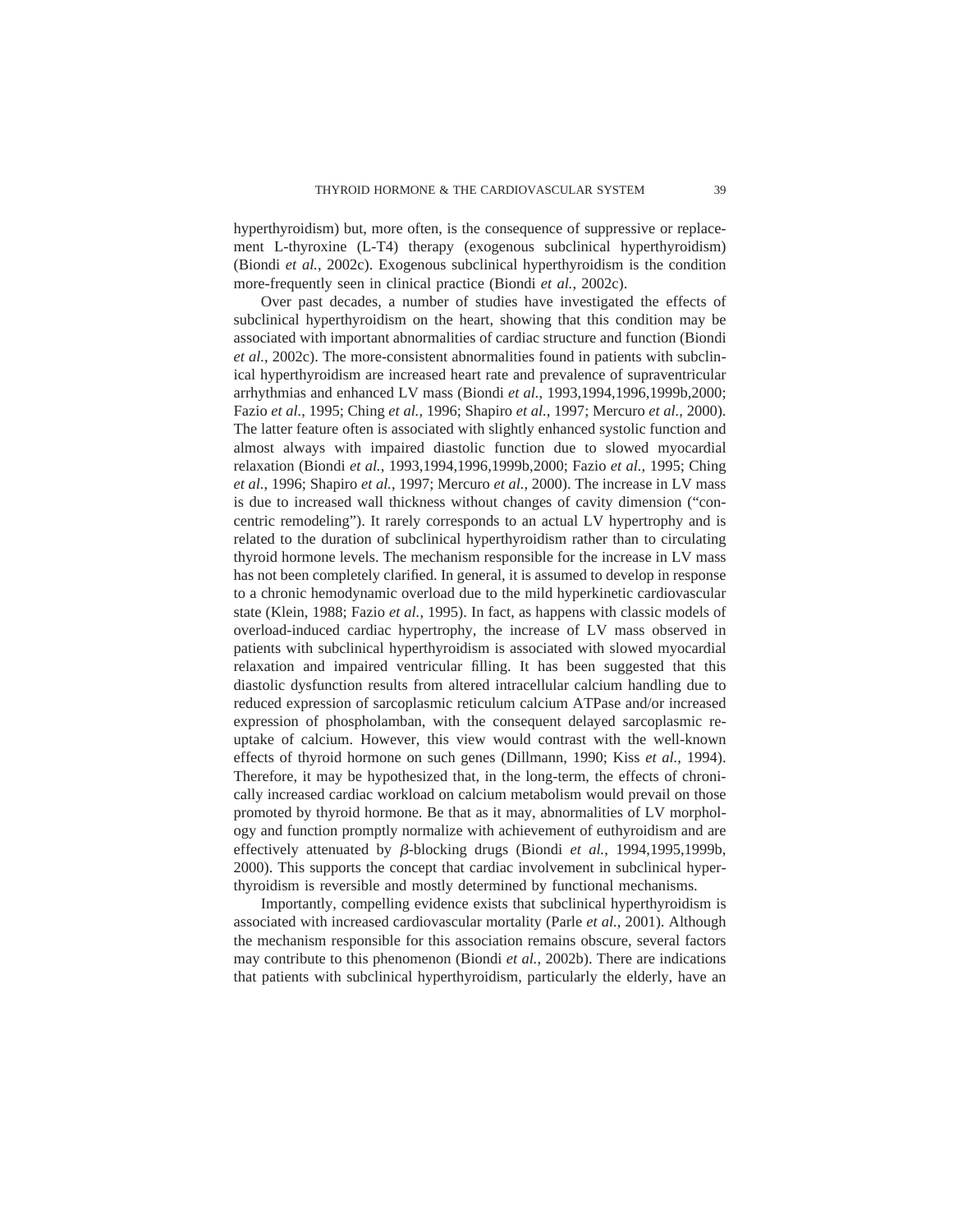increased risk of atrial fibrillation (Sawin *et al.*, 1994; Auer *et al.*, 2001), which may enhance the incidence of thromboembolic events (Petersen and Hansen, 1988; Ladenson, 1993). It has been shown that the increase of LV mass *per se,* even in the absence of a clear LV hypertrophy, and of heart rate are associated with an increased risk of sudden death (Haider *et al.*, 1998; Greenland *et al.*, 1999). Moreover, it is well-recognized that diastolic dysfunction may precede development of more-severe LV dysfunction. Indeed, especially in the elderly, it may precipitate cardiac decompensation and CHF. Therefore, the current opinion is to avoid or correct subclinical hyperthyroidism in all patients affected with benign thyroid disease (Biondi *et al.*, 2002c). On the contrary, when subclinical hyperthyroidism is a therapeutic indication (e.g., in patients with differentiated thyroid cancer), L-T4 should be administered at the lowest dose sufficient to achieve a stable TSH suppression, eventually associated with chronic  $\beta$ -blockade (Biondi *et al.*, 2002c). Contextually, subclinical hyperthyroidism should be suspected in all subjects with a history of atrial fibrillation, especially in the elderly and in those with underlying cardiac disease who complain of worsening of angina pectoris or cardiac decompensation.

## **V. Overt Hypothyroidism**

The cardiovascular effects of thyroid hormone deficiency are opposite to those caused by thyroid hormone excess. However, the clinical presentation of overt hypothyroidism is not obvious and most patients have few symptoms and signs (Klein and Ojamaa, 2000). Bradycardia and systemic hypertension, with narrow pulse pressure and slightly increased mean arterial pressure, and some degree of exercise impairment are the most-common findings in patients with overt hypothyroidism (McAllister *et al.*, 1995; Klein and Ojamaa, 2000).

Many patients with overt hypothyroidism have abnormal standard ECG, including QT interval lengthening and flattening or inversion of the T wave (Fredlund and Olsson, 1983; Klein and Ojamaa, 2000), which reflects the prolonged cardiac action potential (Ojamaa *et al.*, 1999). In addition, overt hypothyroid patients are more prone to ventricular arrhythmias, particularly in the presence of an underlying ischemic heart disease, due to increased electrical dispersion in the myocardium (Fredlund and Olsson, 1983; Klein and Ojamaa, 2000).

The prevalence of systemic hypertension is nearly three-fold higher in patients with overt hyperthyroidism than in euthyroid subjects. In addition, in patients with systemic hypertension, overt hypothyroidism is associated with higher blood pressure (Endo *et al.*, 1979; Saito *et al.*, 1983; Streeten *et al.*, 1988; Klein, 1989; Fletcher and Weetman, 1998; Fommei and Iervasi, 2002). Two factors contribute to systemic hypertension in overt hypothyroidism. The first, and certainly the most-widely recognized, is the remarkable increase in periph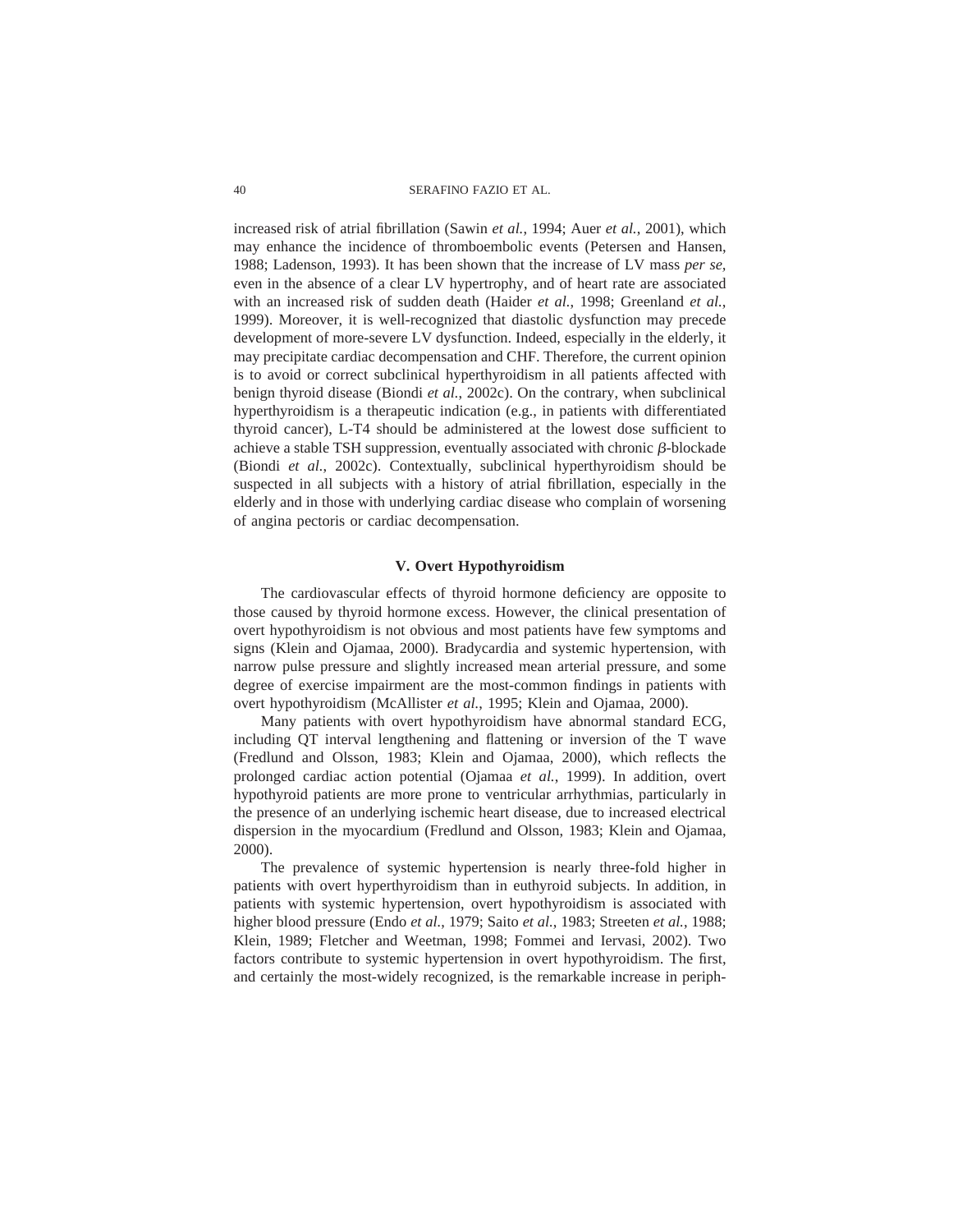eral vascular resistance (Klein and Ojamaa, 2000). The second, and morerecently documented, is the increase in arterial stiffness, which likely results from myxedema of the arterial wall (Dernellis and Panaretou, 2002; Obuobie *et al.*, 2002). In general, systemic hypertension associated with overt hypothyroidism is poorly controlled by conventional treatments, whereas it promptly improves with achievement of euthyroidism (Dernellis and Panaretou, 2002). This finding would encourage the routine assessment of thyroid function in all patients with preexisting systemic hypertension that becomes resistant to pharmacological treatment.

The most-consistent cardiac abnormality recognized in patients with overt hypothyroidism is impairment of LV diastolic function, which is characterized by slowed myocardial relaxation and impaired early ventricular filling (Crowley *et al.*, 1977; Wieshammer *et al.*, 1989). LV systolic function usually is only marginally subnormal, as demonstrated by slightly reduced values of ejection fraction and stroke volume (Crowley *et al.*, 1977; Wieshammer *et al.*, 1989). On the one hand, the reduced cardiac preload, in combination with bradycardia and slightly depressed myocardial contractility, accounts for a subnormal cardiac output in overt hypothyroidism (Crowley *et al.*, 1977; Wieshammer *et al.*, 1989). On the other hand, the lower cardiac performance and the abnormalities in peripheral and proximal vascular function may contribute to the poor exercise tolerance in overt hypothyroidism (McAllister *et al.*, 1995).

Occasionally, cardiac function may be further compromised by the development of pericardial effusion, which occurs with severe, long-standing overt hypothyroidism (Ladenson *et al.*, 1992). In addition, overt hypothyroidism may be associated with some increase in LV mass. However, as shown by necropsy and ultrasound investigations, the increase in LV mass does not correspond to myocardial hypertrophy *sensu strictu* but rather to interstitial myxedema (Aber, 1964). By increasing wall stiffness, cardiac myxedema may further compromise LV mechanics, contributing to reduced cardiac output.

In this context, it is important to recall that although overt hypothyroidism is associated with a lower myocardial oxygen demand, myocardial mechanical work efficiency is worse than in euthyroid controls and improves with achievement of euthyroidism (Bengel *et al.*, 2000). The increase in peripheral vascular resistance and arterial stiffness in overt hypothyroidism contributes to increased cardiac afterload, one of the major factors determining myocardial oxygen consumption (Bengel *et al.*, 2000). The disproportionate increase in myocardial oxygen uptake with respect to the level of cardiac performance may, therefore, explain at least in part why overt hypothyroidism may precipitate or worsen angina in patients with suspected or known ischemic heart disease (Keating *et al.*, 1960) and why some of these patients have an improvement in anginal symptoms after thyroid hormone replacement is initiated.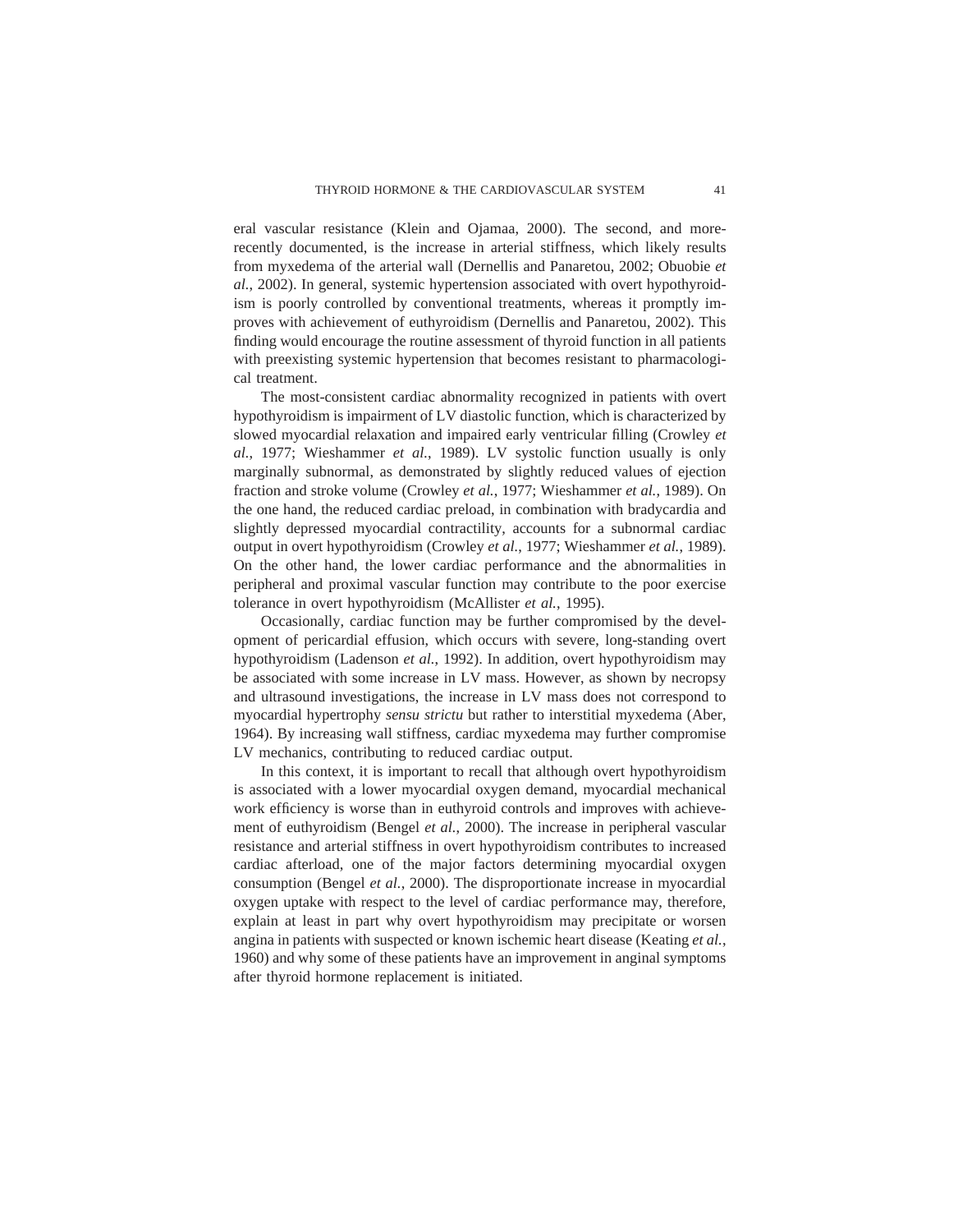Overt hypothyroidism may be particularly hazardous in the elderly, independent of the presence of underlying cardiovascular disease. Aging is accompanied by the development of cardiac hypertrophy and interstitial fibrosis, which may be responsible *per se* for diastolic dysfunction and reduced cardiovascular performance. Therefore, the onset of overt hypothyroidism in this vulnerable population occasionally may precipitate cardiac decompensation and CHF. In a single study, it was estimated that approximately 30–50% of elderly subjects with heart failure have normal values of ejection fraction (diastolic heart failure) (McDermott *et al.*, 1995). Noteworthy, diastolic heart failure was strongly associated with hypothyroidism and was more prevalent in women (McDermott *et al.*, 1995). Therefore, thyroid function should be routinely assessed in older patients with newly diagnosed or worsening heart failure.

### **VI. Subclinical Hypothyroidism**

Subclinical hypothyroidism (SH), defined by elevated serum TSH level in the presence of normal levels of free thyroid hormones, is common in the adult population, especially among women above 60 years of age (Tunbridge *et al.*, 1977; Canaris *et al.*, 2000). Up to two thirds of patients have serum TSH between 5–10 mU/L and thyroid autoantibodies (Tunbridge *et al.*, 1977; Canaris *et al.*, 2000). Almost half of these individuals may progress to overt thyroid failure (Vanderpump *et al.*, 1995; Huber *et al.*, 2002).

Striking evidence indicates that elevated TSH levels in SH patients do not reflect pituitary compensation to maintain euthyroidism but mild tissue hypothyroidism *sensu strictu* (Andersen *et al.*, 2002). Several changes in metabolic and organ function indexes have been reported in most clinical investigations of patients with persistent SH (Biondi *et al.*, 2002c). Deviation from normality progressively increases with serum TSH level ("dosage effect" phenomenon) (Lekakis *et al.*, 1997; Bindels *et al.*, 1999; Faber *et al.*, 2002).

In general, resting heart rate and blood pressure are normal in SH subjects (Biondi *et al.*, 1999a; Monzani *et al.*, 2001; Di Bello *et al.*, 2002; Vitale *et al.*, 2002). However, significant hypofunctional abnormalities in the parasympathetic nervous system and an increased prevalence of systemic hypertension have been reported in patients with SH (Kahaly, 2000; Luboshitzky *et al.*, 2002).

The most-consistent cardiac abnormality recognized in SH patients is LV diastolic dysfunction, characterized by slowed myocardial relaxation and impaired early ventricular filling, both at rest and with exercise (Biondi *et al.*, 1999a; Monzani *et al.*, 2001; Di Bello *et al.*, 2002; Vitale *et al.*, 2002; Brenta *et al.*, 2003). Often, this is associated with a variable impairment in LV systolic function at rest (Biondi *et al.*, 1999a; Monzani *et al.*, 2001; Di Bello *et al.*, 2002; Vitale *et al.*, 2002), which becomes more consistent on exercise (Foldes *et al.*, 1987; Kahaly, 2000; Brenta *et al.*, 2003). In a comprehensive study of exercise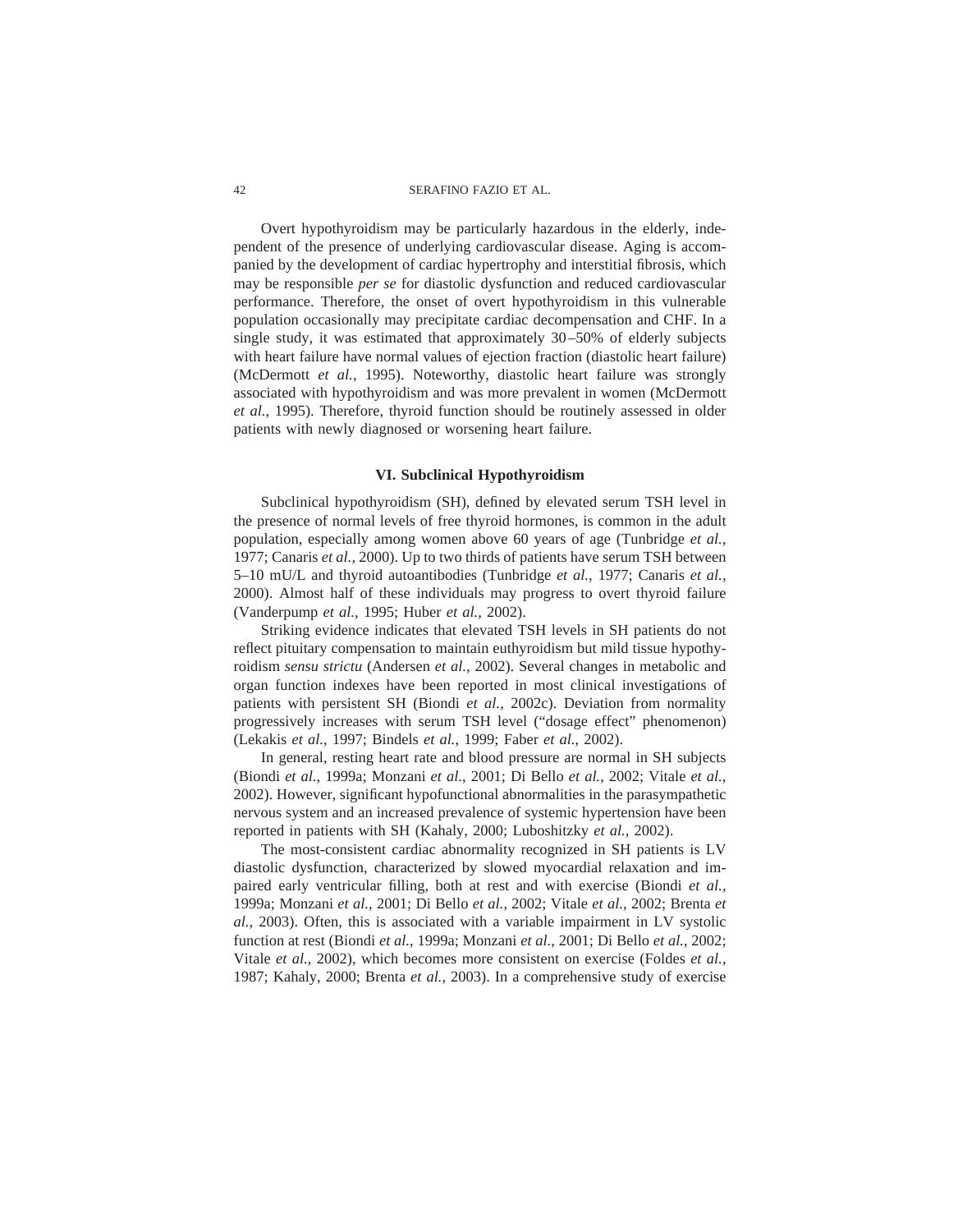capacity, it was reported that SH is associated with impairment of several exercise-related cardiopulmonary responses, resulting in some degree of exercise impairment (Kahaly, 2000).

Recently, a strong association between SH and atherosclerotic cardiovascular disease, independent of the traditional risk factors (i.e., hypercholesterolemia, hypertension, smoking, diabetes mellitus), was noted in a large cross-sectional survey of postmenopausal women (the Rotterdam Study) (Hak *et al.*, 2000). Although the mechanism responsible for this association remains to be clarified, compelling evidence indicates that SH is associated with an atherogenic lipid profile, characterized by increased circulating levels of total and low-density cholesterol and increased levels of oxidized low-density lipoproteins (Duntas, 2002; Duntas *et al.*, 2002). It has been reported that SH may affect the hemostatic profile, thereby promoting a hypercoagulable state (Müller et al., 2001). Moreover, a reduced endothelium-dependent, flow-mediated vasodilation, which is an early marker of atherosclerosis, has been reported in patients with SH (Lekakis *et al.*, 1997).

Importantly, when SH patients are treated with L-T4, most metabolic and cardiovascular abnormalities improve or even normalize (Danese *et al.*, 2000; Biondi *et al.*, 2002c). However, whether patients with SH should be treated remains the subject of disagreement (Chu and Crapo, 2001; McDermott and Ridgway, 2001).

### **VII. Thyroid Function in Cardiovascular Disorders**

The relationship between thyroid status and the cardiovascular system is not unidirectional. A body of data indicates that acute and chronic cardiovascular disorders may alter the metabolism of thyroid hormone.

Within 4 hours after acute uncomplicated myocardial infarction, circulating T3 and T4 levels are reduced by about 20% and 40%, respectively (Franklyn *et al.*, 1984). In patients with chronic heart failure, serum thyroid hormone concentration decreases and reverse-T3 increases, the magnitude of changes paralleling the degree of functional impairment as assessed by the New York Heart Association classification (Hamilton *et al.*, 1990). In patients undergoing cardiopulmonary or coronary-aortic bypass surgery, circulating T3 levels fall significantly in the postoperative period (Holland *et al.*, 1991; Klemperer *et al.*, 1995; Bettendorf *et al.*, 1997).

In this regard, several lines of evidence suggest that the altered thyroid status in patients with cardiovascular disorders could modify cardiac gene expression and contribute to impaired cardiac function (Klein and Ojamaa, 1998). In animals, a low serum concentration of T3 induced by caloric restriction was associated with impaired cardiac contractility and altered gene expression similar to that seen in experimental hypothyroidism, which normalized with replacement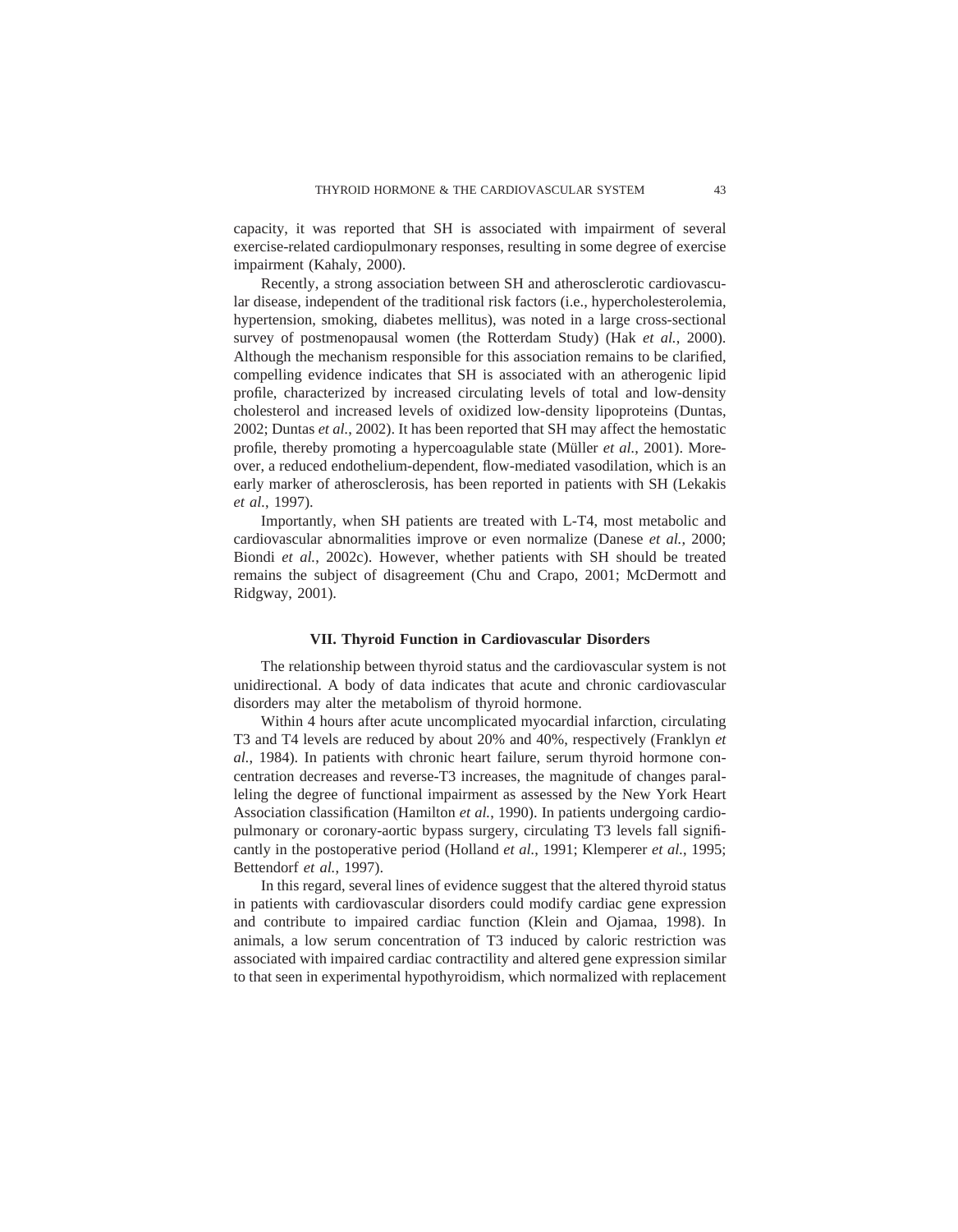doses of T3 (Katzeff *et al.*, 1997). Decreased expression of thyroid hormone nuclear receptor  $\alpha$ -1 associated with increased expression of the thyroid hormone nuclear receptor  $\alpha$ -2, typical of tissue hypothyroidism, recently was reported in myocardial biopsy from patients with chronic heart failure (Kinugawa *et al.*, 2001). Of note, this abnormal pattern of thyroid hormone receptor expression was correlated with the reduced myocardial expression of the  $\alpha$ -isoform of myosin heavy chain and the increased expression of the  $\beta$ -isoform of myosin heavy chain and of the atrial natriuretic peptide, thereby implicating tissue thyroid status in the development of the failing heart phenotype (Kinugawa *et al.*, 2001). In 23 patients with advanced chronic heart failure, a single intravenous dose of T3 elicited a significant hemodynamic improvement by reducing peripheral vascular resistance and increasing cardiac output (Hamilton *et al.*, 1998). Treatment with low-dose L-T4 daily for 12 weeks greatly benefited 20 patients with chronic heart failure by reducing peripheral vascular resistance, increasing cardiac output, and improving exercise performance (Moruzzi *et al.*, 1996). Moreover, in patients undergoing cardiopulmonary or coronary artery bypass surgery, intravenous treatment with T3 immediately before and/or after surgery significantly improved postoperative cardiac function and reduced somewhat the extent of surgical mortality (Klemperer *et al.*, 1995; Cimochowski *et al.*, 1997; Mullis-Janson *et al.*, 1999; Bettendorf *et al.*, 2000). In no instance did thyroid hormone treatment deteriorate cardiac function or induce myocardial ischemia rhythm disturbances or other untoward effects (Klemperer *et al.*, 1995; Moruzzi *et al.*, 1996; Cimochowski *et al.*, 1997; Hamilton *et al.*, 1998; Mullis-Janson *et al.*, 1999; Bettendorf *et al.*, 2000).

In line with these preliminary observations, studies with experimental models of LV dysfunction and preliminary clinical investigation of patients with chronic heart failure reported that the thyroid hormone analog 3,5-diiodothyropropionic acid, whose biological activity profile is similar to that of thyroid hormone except for effects on heart rate, elicited relevant hemodynamic improvements by reducing systemic vascular resistance and improving both systolic and diastolic LV function. This was accompanied by an increase in cardiac output and improved lipid profile (Morkin *et al.*, 2002).

### **VIII. Conclusion**

Thyroid dysfunction causes remarkable cardiovascular derangements. Because signs and symptoms referable to the cardiovascular system may be the only manifestations of overt thyroid dysfunction and because persistent subclinical thyroid dysfunction may notably increase the cardiovascular risk, thyroid status should be systematically investigated in all patients with newly diagnosed or worsening cardiovascular disease, especially the elderly. In addition, patients with acute or chronic cardiovascular disorders have abnormalities in peripheral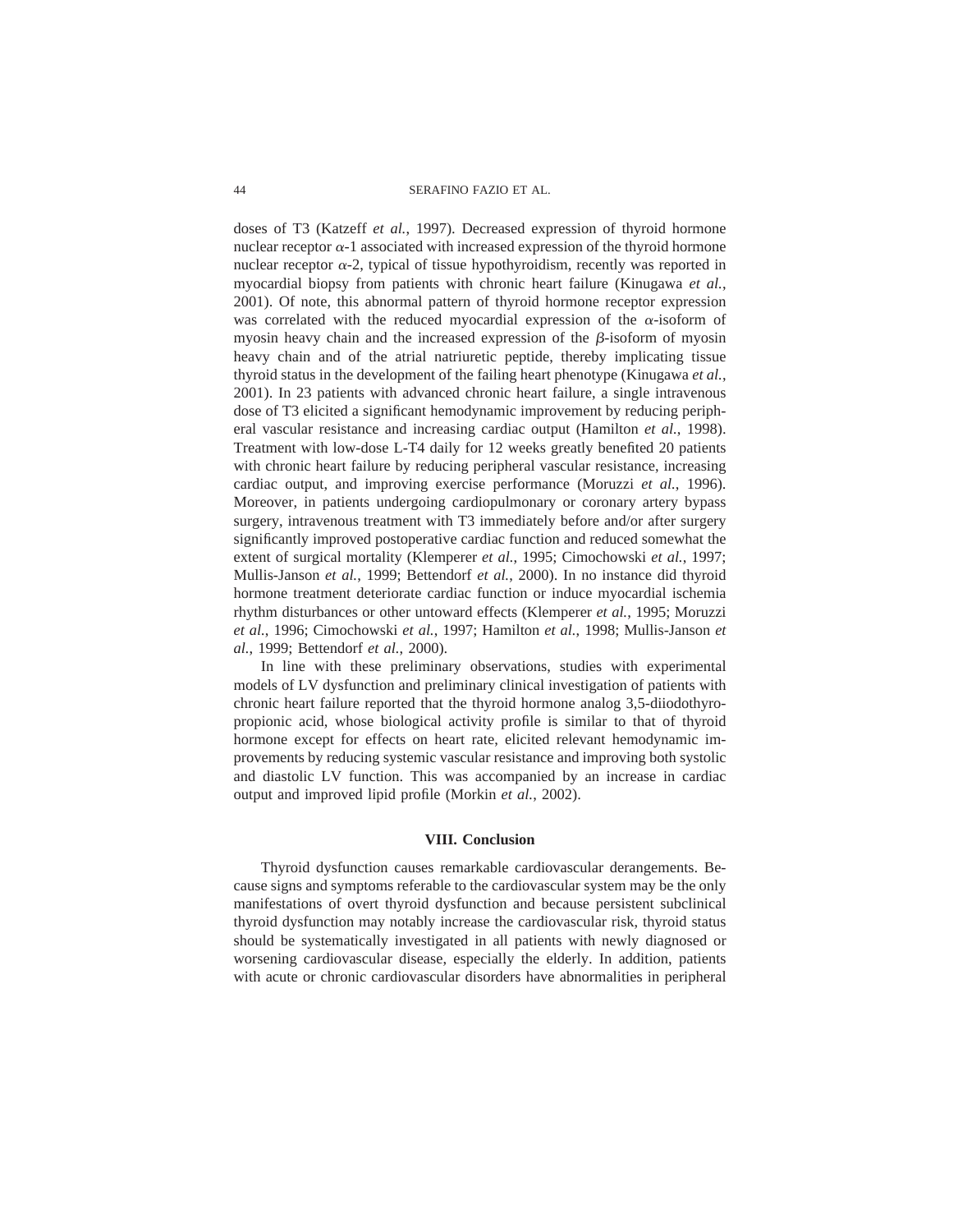thyroid hormone metabolism that may alter cardiac function. The finding that administration of thyroid hormone or its analog 3,5-diiodothyropropionic acid may greatly benefit these patients should foster further investigation in this area.

#### ACKNOWLEDGMENT

The authors thank Jean Ann Gilder for editing the text.

#### **REFERENCES**

- **Aber CP** 1964 The heart in hypothyroidism. Am Heart J 68:428–430
- **Andersen S, Pedersen KM, Brunn NH,** *et al.* 2002 Narrow individual variations in serum T4 and T3 in normal subjects: a clue to understanding of subclinical thyroid disease. J Clin Endocrinol Metab 87:1068–1072
- **Anthonisen P, Holst E, Thomsen AA** 1960 Determination of cardiac output and other hemodynamic data in patients with hyper- and hypothyroidism, using dye dilution technique. Scand J Clin Lab Invest 12:472–480
- **Auer J, Scheibner P, Mische T,** *et al.* 2001 Subclinical hyperthyroidism as a risk factor for atrial fibrillation. Am Heart J 142:838–842
- **Bengel FM, Nekolla SG, Ibrahim T,** *et al.* 2000 Effect of thyroid hormones on cardiac function, geometry, and oxidative metabolism assessed noninvasively by positron emission tomography and magnetic resonance imaging. J Clin Endocrinol Metab 85:1822–1827
- **Bettendorf M, Schmidt KG, Tiefenbacher U,** *et al.* 1997 Transient secondary hypothyroidism in children after cardiac surgery. Pediatr Res 41:375–379
- **Bettendorf M, Schmidt KG, Grulich-Henn J,** *et al.* 2000 Tri-iodothyronine treatment in children after cardiac surgery: a double-blind, randomized, placebo-controlled study. Lancet 356:529– 534
- **Bindels AJ, Westendorp RG, Frolich M,** *et al.* 1999 The prevalence of subclinical hypothyroidism at different total plasma cholesterol levels in middle aged men and women: a need for case-finding? Clin Endocrinol 50:217–220
- **Biondi B, Fazio S, Carella C,** *et al.* 1993 Cardiac effects of long-term thyrotropin-suppressive therapy with levothyroxine. J Clin Endocrinol Metab 77:334–337
- **Biondi B, Fazio S, Carella C,** *et al.* 1994 Control of adrenergic overactivity by B-blockade improves quality of life in patients receiving long term suppressive therapy with levothyroxine. J Clin Endocrinol Metab 78:1028–1033
- **Biondi B, Fazio S, Cuocolo A,** *et al.* 1996 Impaired cardiac reserve and exercise capacity in patients receiving long-term thyrotropin suppressive therapy with levothyroxine. J Clin Endocrinol Metab 81:4224–4228
- **Biondi B, Fazio S, Palmieri EA,** *et al.* 1999a Left ventricular diastolic dysfunction in patients with subclinical hypothyroidism. J Clin Endocrinol Metab 84:2064–2067
- **Biondi B, Fazio S, Palmieri EA,** *et al.* 1999b Effects of chronic subclinical hyperthyroidism on cardiac morphology and function. Cardiologia 44:443–449
- **Biondi B, Palmieri EA, Fazio S,** *et al.* 2000 Endogenous subclinical hyperthyroidism affects quality of life and cardiac morphology and function in young and middle-aged patients. J Clin Endocrinol Metab 85:4702–4705
- **Biondi B, Palmieri EA, Lombardi G,** *et al.* 2002a Effects of thyroid hormone on cardiac function: the relative importance of heart rate, loading conditions, and myocardial contractility in the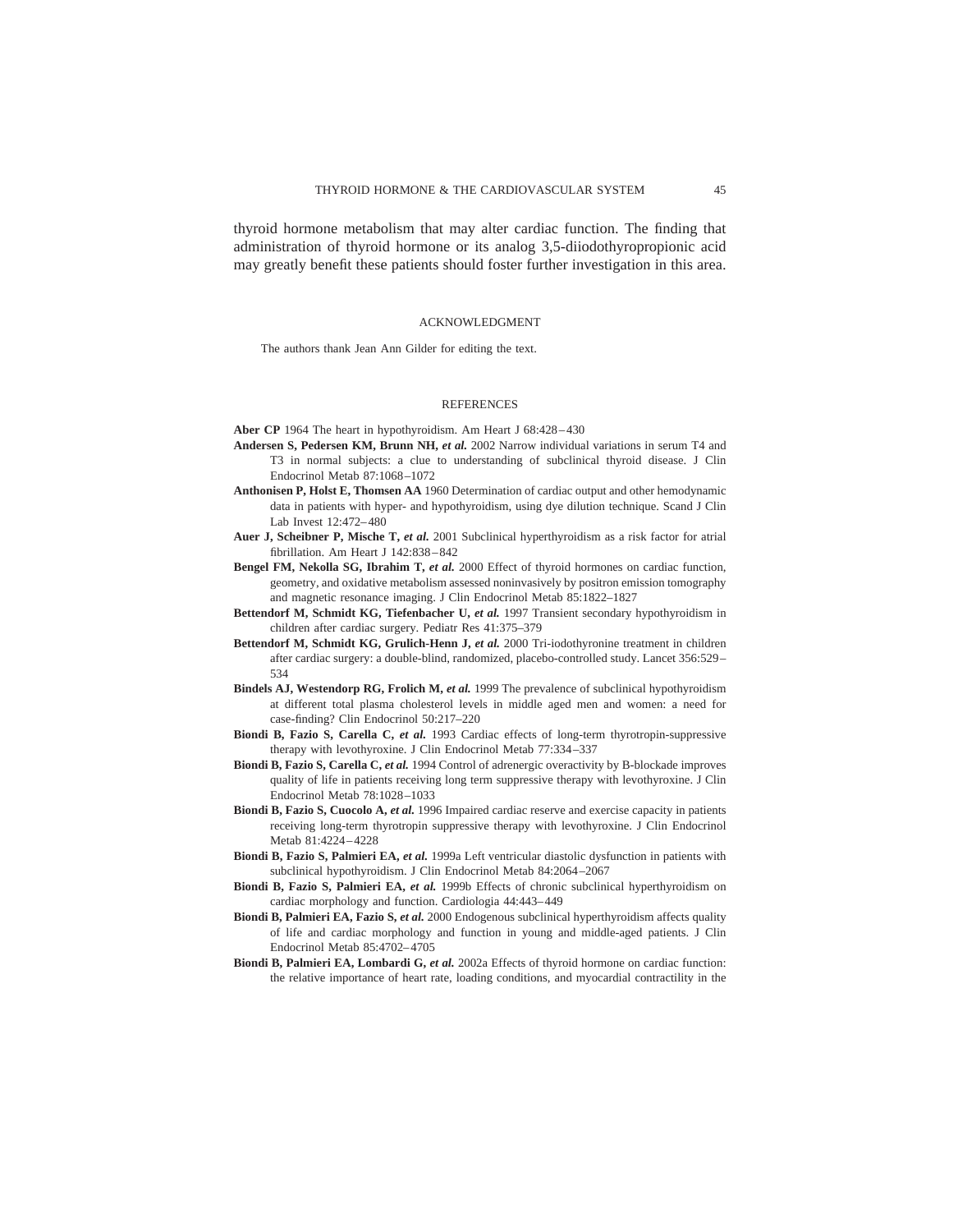regulation of cardiac performance in human hyperthyroidism. J Clin Endocrinol Metab 87:968–974

- **Biondi B, Fazio S, Palmieri EA,** *et al.* 2002b Mortality in elderly patients with subclinical hyperthyroidism. Lancet 359:799–800
- **Biondi B, Palmieri EA, Lombardi G,** *et al.* 2002c Effects of subclinical thyroid dysfunction on the heart. Ann Intern Med 137:904–914
- **Brent GA** 1994 The molecular basis of thyroid hormone action. N Engl J Med 331:847–853
- **Brenta G, Mutti LA, Schnitman M,** *et al.* 2003 Assessment of left ventricular diastolic function by radionuclide ventriculography at rest and exercise in subclinical hypothyroidism, and its response to L-thyroxine therapy. Am J Cardiol 2003 91:1327–1330
- **Cacciatori V, Bellavere F, Pezzarossa A,** *et al.* 1996 Power spectral analysis of heart rate in hyperthyroidism. J Clin Endocrinol Metab 81:2828–2835
- **Canaris GJ, Manowitz NR, Mayor G,** *et al.* 2000 The Colorado thyroid disease prevalence study. Arch Intern Med 160:526–534
- **Ching GW, Franklyn JA, Stallard TJ,** *et al.* 1996 Cardiac hypertrophy as a result of long-term thyroxine therapy and thyrotoxicosis. Heart 75:363–368
- **Chu JW, Crapo LM** 2001 The treatment of subclinical hypothyroidism is seldom necessary. J Clin Endocrinol Metab 86:4591–4599
- **Cimochowski GE, Harostock MD, Foldes PG** 1997 Minimal operative mortality in patients undergoing coronary artery bypass with significant left ventricular dysfunction by maximization of metabolic and mechanical support. J Thorac Cardiovasc Surg 113:655–666
- **Crowley WF Jr, Ridgway EC, Bough EW,** *et al.* 1977 Noninvasive evaluation of cardiac function in hypothyroidism. Response to gradual thyroxine replacement. N Engl J Med 296:1–6
- **Danese MD, Ladenson PW, Meinert CL,** *et al.* 2000 Effect of thyroxine therapy on serum lipoproteins in patients with mild thyroid failure: a quantitative review of the literature. J Clin Endocrinol Metab 85:2993–3001
- **Davis PJ, Davis FB** 1993 Acute cellular actions of thyroid hormone and myocardial function. Ann Thorac Surg 56(suppl):S16–S23
- **DeGroot WJ, Leonard JJ** 1970 Hyperthyroidism as a high cardiac output state. Am Heart J 79:265–275
- **Dernellis J, Panaretou M** 2002 Effects of thyroid replacement therapy on arterial blood pressure in patients with hypertension and hypothyroidism. Am Heart J 143:718–724
- **Di Bello V, Monzani F, Giorgi D,** *et al.* 2002 Ultrasonic myocardial textural analysis in subclinical hypothyroidism. J Am Soc Echocardiogr 13:832–840
- **Dillmann WH** 1990 Biochemical basis of thyroid hormone action in the heart. Am J Med 88:626–630
- **Duntas LH** 2002 Thyroid disease and lipids. Thyroid 12:287–293
- **Duntas LH, Mantzou E, Koutras DA** 2002 Circulating levels of oxidized low-density lipoprotein in overt and mild hypothyroidism. Thyroid 12:1003–1007
- **Endo T, Komiya I, Tsukui T,** *et al.* 1979 Re-evaluation of a possible high incidence of hypertension in hypothyroid patients. Am Heart J 98:684–688
- **Everts ME, Verhoeven FA, Bezstarosti K,** *et al.* 1996 Uptake of thyroid hormone in neonatal rat cardiac myocytes. Endocrinology 137:4235–4242
- **Faber J, Petersen L, Wiinberg N,** *et al.* 2002 Hemodynamic changes after levothyroxine treatment in subclinical hypothyroidism. Thyroid 12:319–324
- **Fazio S, Biondi B, Carella C,** *et al.* 1995 Diastolic dysfunction in patients on thyroid-stimulatinghormone suppressive therapy with levothyroxine: beneficial effect of  $\beta$  blockade. J Clin Endocrinol Metab 80:2222–2226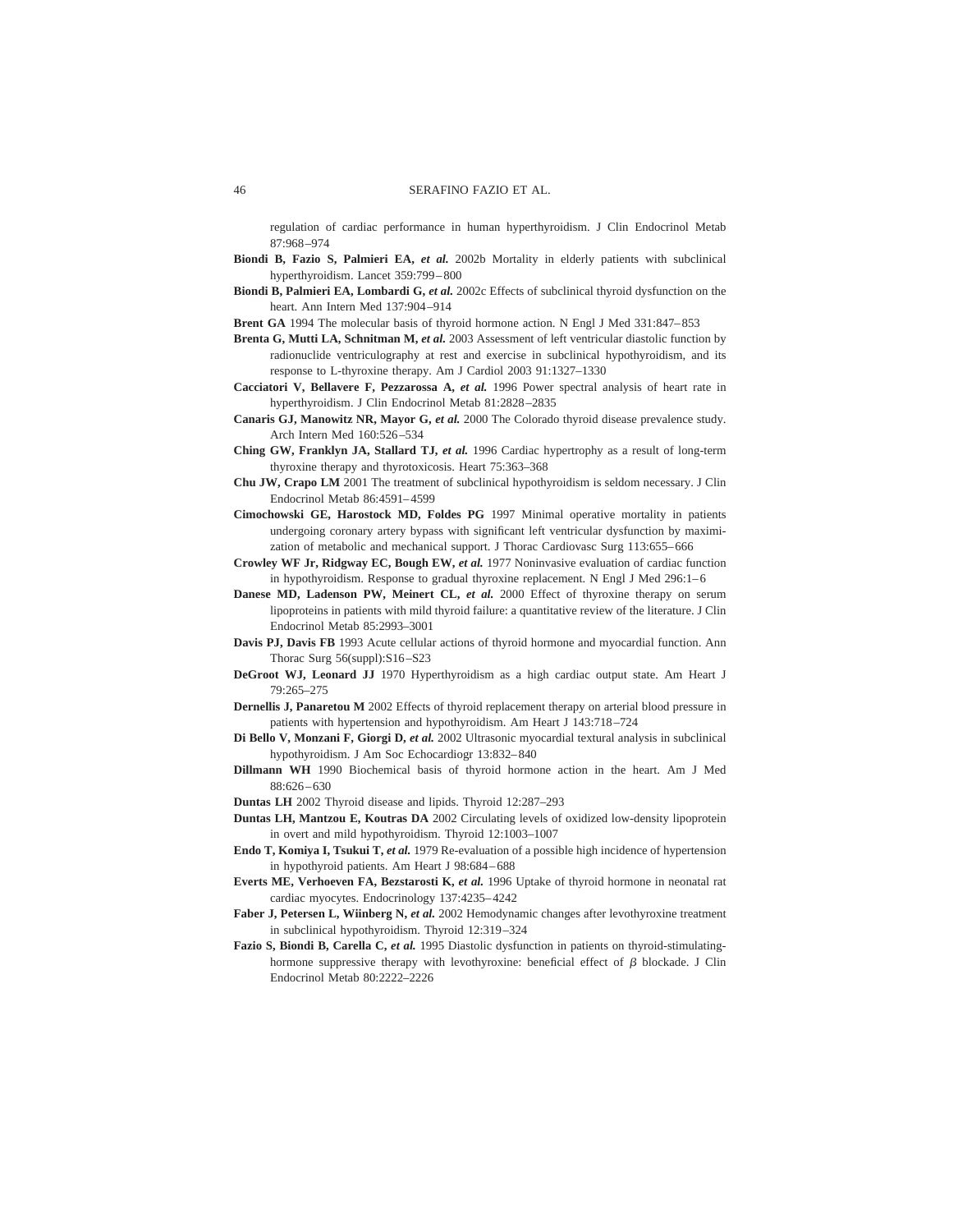**Feldman T, Borow KM, Sarne DH,** *et al.* 1986 Myocardial mechanics in hyperthyroidism: importance of left ventricular loading conditions, heart rate and contractile state. J Am Coll Cardiol 7:967–974

**Fletcher AK, Weetman AP** 1998 Hypertension and hypothyroidism. J Hum Hypertens 12:79–82

- **Foldes J, Istvanfy M, Halmagyi H,** *et al.* 1987 Hypothyroidism and the heart. Examination of left ventricular function in subclinical hypothyroidism. Acta Med Hung 44:337–347
- **Fommei E, Iervasi G** 2002 The role of thyroid hormone in blood pressure homeostasis: evidence from short-term hypothyroidism in humans. J Clin Endocrinol Metab 87:1996–2000
- **Franklyn JA, Gammage MD, Ramsden DB,** *et al.* 1984 Thyroid status in patients after acute myocardial infarction. Clin Sci (Lond) 67:585–590
- **Fredlund BO, Olsson SB** 1983 Long QT interval and ventricular tachycardia of "torsade de pointe" type in hypothyroidism. Acta Med Scand 213:231–235
- **Friedman MJ, Okada RD, Ewy GA,** *et al.* 1982 Left ventricular systolic and diastolic function in hyperthyroidism. Am Heart J 104:1303–1308
- **Gibson JG, Harris AW** 1939 Clinical studies on the blood volume: V. Hyperthyroidism and myxedema. J Clin Invest 18:59–65
- **Gick GG, Melikian J, Ismail-Beigi F** 1990 Thyroidal enhancement of rat myocardial Na,K-ATPase: preferential expression of alpha 2 activity and mRNA abundance. J Membr Biol 115:273–282
- **Gilligan DM, Ellenbogen KA, Epstein AE** 1996 The management of atrial fibrillation. Am J Med 101:413–421
- **Graettinger JS, Muenster JJ, Selverstone LA,** *et al.* 1959 A correlation of clinical and hemodynamic studies in patients with hyperthyroidism with and without congestive heart failure. J Clin Invest 39:1316–1327
- **Greenland P, Daviglus ML, Dyer AR,** *et al.* 1999 Resting heart rate is a risk factor for cardiovascular and noncardiovascular mortality: the Chicago Heart Association Detection Project in Industry. Am J Epidemiol 149:853–862
- **Haider AW, Larson MG, Benjamin EJ,** *et al.* 1998 Increased left ventricular mass and hypertrophy are associated with increased risk for sudden death. J Am Coll Cardiol 32:1454–1459
- **Hak AE, Pols HAP, Visser TJ,** *et al.* 2000 Subclinical hypothyroidism is an independent risk factor for atherosclerosis and myocardial infarction in elderly women: the Rotterdam Study. Ann Intern Med 132:270–278
- **Hamilton MA, Stevenson LW, Luu M,** *et al.* 1990 Altered thyroid hormone metabolism in advanced heart failure. J Am Coll Cardiol 16:91–95
- **Hamilton MA, Stevenson LW, Fonarow GC,** *et al.* 1998 Safety and hemodynamic effects of intravenous triiodothyronine in advanced congestive heart failure. Am J Cardiol 81:443–447
- **Hoit BD, Khoury SF, Shao Y,** *et al.* 1997 Effects of thyroid hormone on cardiac beta-adrenergic responsiveness in conscious baboons. Circulation 96:592–598
- **Holland FW II, Brown PS Jr, Weintraub BD,** *et al.* 1991 Cardiopulmonary bypass and thyroid function: a "euthyroid sick syndrome." Ann Thorac Surg 52:46–50
- **Huber G, Staub JJ, Meier C,** *et al.* 2002 Prospective study of the spontaneous course of subclinical hypothyroidism: prognostic value of thyrotropin, thyroid reserve, and thyroid antibodies. J Clin Endocrinol Metab 87:3221–3226
- **Kahaly GJ** 2000 Cardiovascular and atherogenic aspects of subclinical hypothyroidism. Thyroid 10:665–679
- **Kahaly GJ, Nieswandt J, Wagner S,** *et al.* 1998 Ineffective cardiorespiratory function in hyperthyroidism. J Clin Endocrinol Metab 83:4075–4078
- **Kahaly GJ, Wagner S, Nieswandt J,** *et al.* 1999 Stress echocardiography in hyperthyroidism. J Clin Endocrinol Metab 84:2308–2313
- **Katzeff HL, Powell SR, Ojamaa K** 1997 Alteration in cardiac contractility and gene expression during low-T3 syndrome: prevention with T3. Am J Physiol 273:E951–E956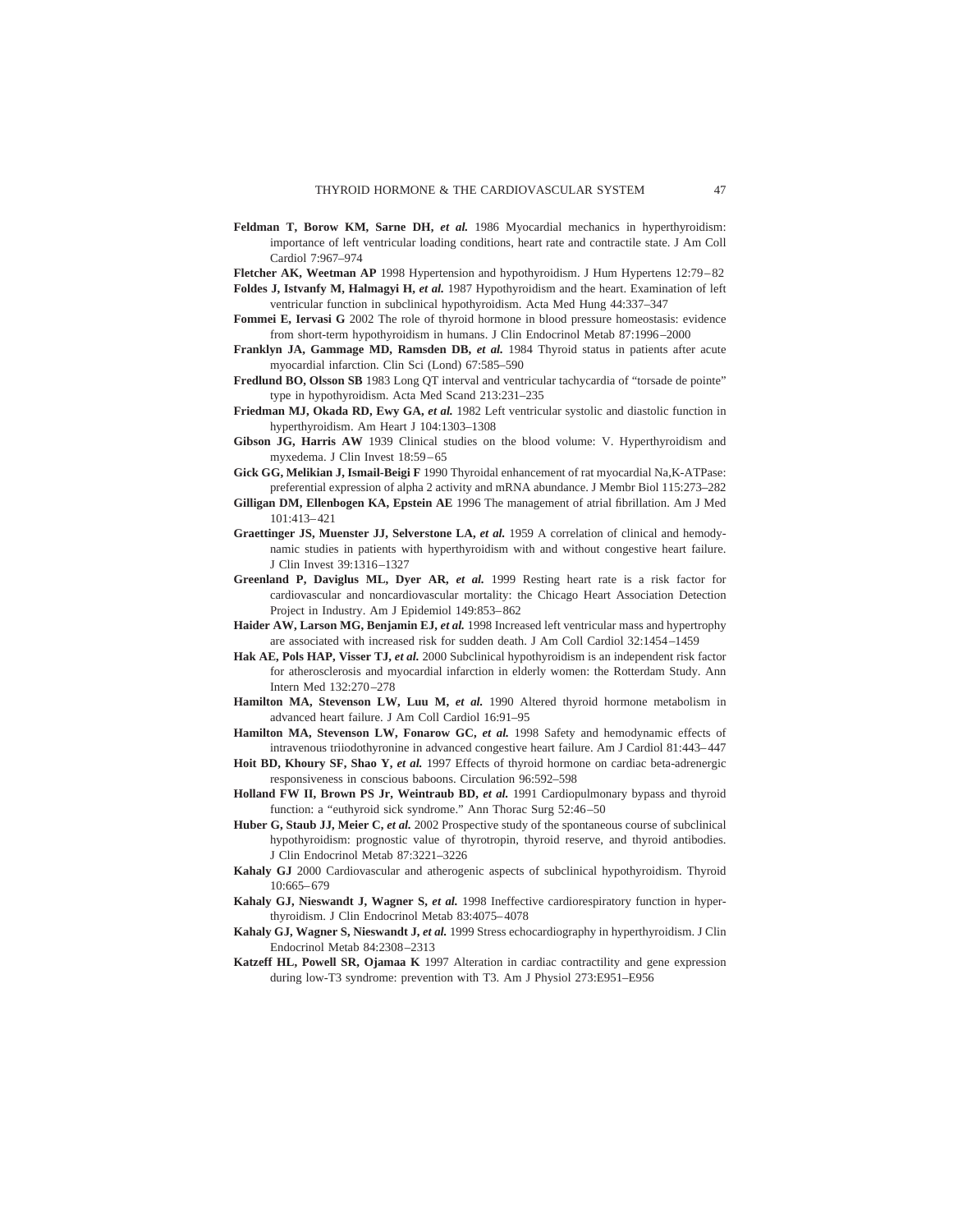- **Keating FR, Parkin TW, Selby JB,** *et al.* 1960 Treatment of heart disease associated with myxedema. Prog Cardiovasc Dis 3:364–381
- **Kinugawa K, Minobe WA, Wood WM,** *et al.* 2001 Signaling pathways responsible for fetal gene induction in the failing human heart: evidence for altered thyroid hormone receptor gene expression. Circulation 103:1089–1094
- **Kiss E, Jakab G, Kranias EG,** *et al.* 1994 Thyroid hormone induced alteration in phospholamban protein expression: regulatory effects on sarcoplasmic reticulum  $Ca2+$  transport and myocardial relaxation. Circ Res 75:245–251
- **Kiss E, Brittsan AG, Elds I,** *et al.* 1998 Thyroid hormone-induced alterations in phospholambandeficient mouse hearts. Circ Res 83:608–613
- **Klein I** 1988 Thyroxine-induced cardiac hypertrophy: time course of development and inhibition by propanolol. Endocrinology 123:203–210
- **Klein I** 1989 Thyroid hormone and high blood pressure. In: Laragh JH, Brenner BM, Kaplan NM, eds. Endocrine Mechanisms in Hypertension, vol. 2. New York: Raven Press; 61–80
- **Klein I, Levey GS** 1984 Unusual manifestations of hypothyroidism. Arch Intern Med 144:123–128
- **Klein I, Ojamaa K** 1998 Thyroid hormone treatment of congestive heart failure. Am J Cardiol 81:490–491
- **Klein I, Ojamaa K** 2000 The cardiovascular system in hypothyroidism. In: Braverman LE, Utiger RD, eds. Werner & Ingbar's The Thyroid: A Fundamental and Clinical Text, edit. 8. Philadelphia: Lippincott Williams & Wilkins; 777–782
- **Klein I, Ojamaa K** 2001 Thyroid hormone and the cardiovascular system. N Engl J Med 344:501–509
- **Klemperer JD, Klein I, Gomez M,** *et al.* 1995 Thyroid hormone treatment after coronary-artery bypass surgery. N Engl J Med 333:1522–1527
- **Ladenson PW** 1993 Thyrotoxicosis and heart: something old and something new. J Clin Endocrinol Metab 77:332–333
- **Ladenson PW, Sherman SI, Boughman RL,** *et al.* 1992 Reversible alterations in myocardial gene expression in a young man with dilated cardiomyopathy and hypothyroidism. Proc Natl Acad Sci USA 89:5251–5255
- **Lekakis J, Papamichael C, Alevizaki M,** *et al.* 1997 Flow-mediated, endothelium-dependent vasodilatation is impaired in subjects with hypothyroidism, borderline hypothyroidism, and high-normal serum thyrotropin (TSH) values. Thyroid 7:411-414
- **Levey GS, Klein I** 1990 Catecholamine-thyroid hormone interactions and the cardiovascular manifestations of hyperthyroidism. Am J Med 88:642–646
- **Lewis BS, Ehrenfeld EN, Lewis N,** *et al.* 1979 Echocardiographic LV function in thyrotoxicosis. Am Heart J 97:460–468
- **Luboshitzky R, Aviv A, Herer P,** *et al.* 2002 Risk factors for cardiovascular disease in women with subclinical hypothyroidism. Thyroid 12:421–425
- **Magner J, Clark W, Allenby P** 1988 Congestive heart failure and sudden death in a young woman with thyrotoxicosis. West J Med 110:759–760
- **McAllister RM, Delp MD, Loughlin MH** 1995 Thyroid status and exercise tolerance. Cardiovascular and metabolic consideration. Sport Med 20:189–198
- **McDermott MT, Ridgway EC** 2001 Subclinical hypothyroidism is mild thyroid failure and should be treated. J Clin Endocrinol Metab 86:4585–4590
- **McDermott MM, Feinglass J, Sy J,** *et al.* 1995 Hospitalized congestive heart failure patients with preserved versus abnormal left ventricular systolic function: clinical characteristics and drug therapy. Am J Med 99:629–635
- **Mercuro G, Panzuto MG, Bina A,** *et al.* 2000 Cardiac function, physical exercise capacity, and quality of life during long-term thyrotropin-suppressive therapy with levothyroxine: effect of individual dose tailoring. J Clin Endocrinol Metab 85:159–164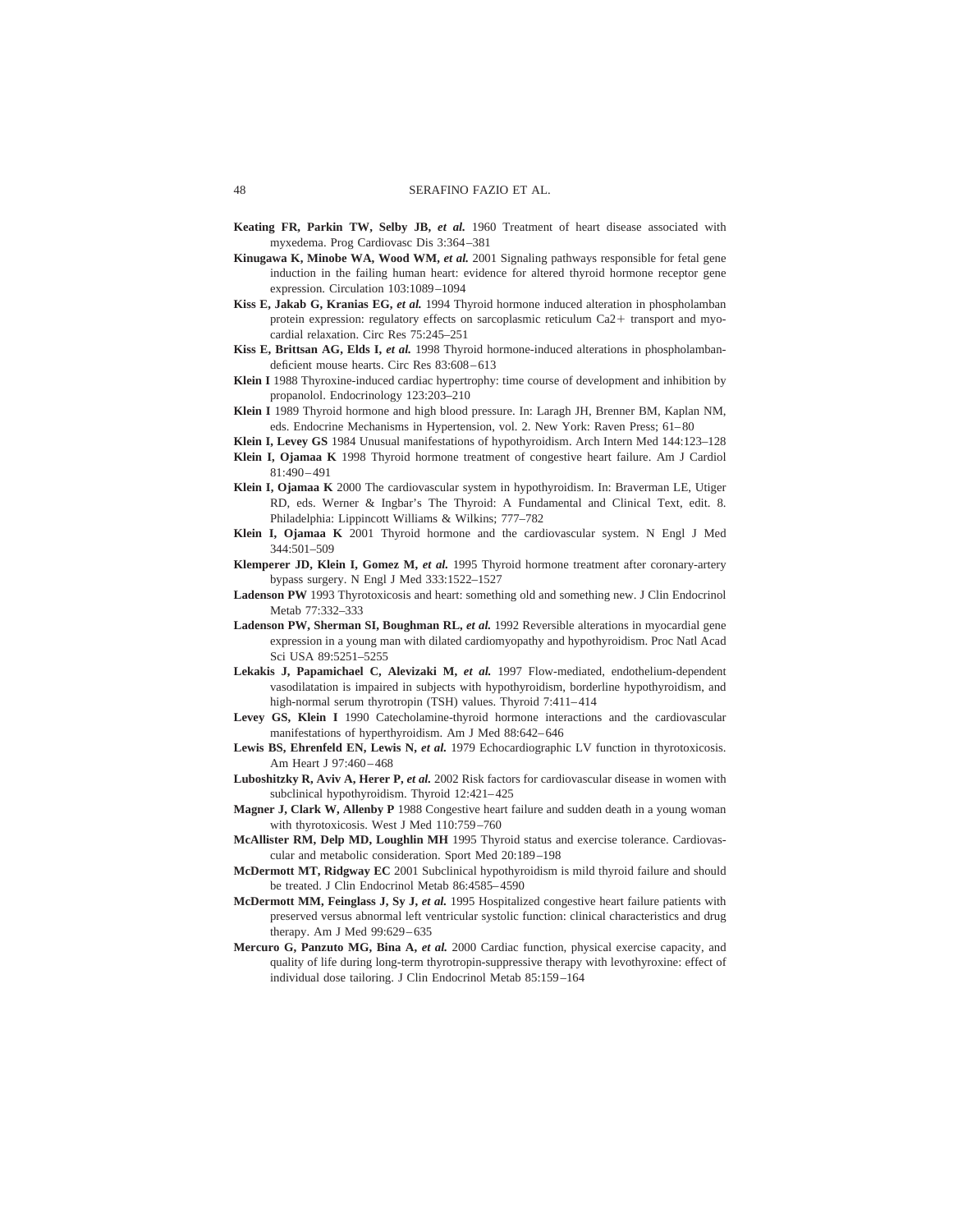- **Merillon JP, Passa P, Chastre J,** *et al.* 1981 Left ventricular function and hyperthyroidism. Br Heart J 46:137–143
- **Mintz G, Pizzarello R, Klein I** 1991 Enhanced left ventricular diastolic function in hyperthyroidism: noninvasive assessment and response to treatment. J Clin Endocrinol Metab 73:146–150
- **Monzani F, Di Bello V, Caraccio N,** *et al.* 2001 Effects of levo-thyroxine on cardiac function and structure in subclinical hypothyroidism: a double blind, placebo-controlled study. J Clin Endocrinol Metab 86:1110–1115
- **Morkin E** 1993 Regulation of myosin heavy chain genes in the heart. Circulation 87:1451–1460
- **Morkin E, Pennock GD, Spooner PH,** *et al.* 2002 Clinical and experimental studies on the use of 3,5-diiodothyropropionic acid, a thyroid hormone analogue, in heart failure. Thyroid 12:527– 533
- **Moruzzi P, Doria E, Agostoni PG** 1996 Medium-term effectiveness of L-thyroxine treatment in idiopathic dilated cardiomyopathy. Am J Med 101:461–467
- **Müller B, Tsakiris DA, Roth CB,** *et al.* 2001 Haemostatic profile in hypothyroidism as potential risk factor for vascular or thrombotic disease. Eur J Clin Invest 31:131–137
- **Mullis-Janson SL, Argenziano M, Corwin S,** *et al.* 1999 A randomized double-blind study of the effect of triiodothyronine on cardiac function and morbidity after coronary bypass surgery. J Thorac Cardiovasc Surg 117:1128–1134
- **Nakazawa HK, Sakurai K, Humada N,** *et al.* 1982 Management of atrial fibrillation in the post-thyrotoxic state. Am J Med 72:903–906
- **Napoli R, Biondi B, Guardasole V,** *et al.* 2001 Impact of hyperthyroidism and its correction on vascular reactivity in humans. Circulation 104:3076–3080
- **Nordyke RA, Gilbert FI Jr, Harada AS** 1988 Graves' disease. Influence of age on clinical findings. Arch Intern Med 148:626–631
- **Obuobie K, Smith J, Evans LM,** *et al.* 2002 Increased central arterial stiffness in hypothyroidism. J Clin Endocrinol Metab 87:4662–4666
- **Ojamaa K, Klemperer JD, Klein I** 1996a Acute effects of thyroid hormone on vascular smooth muscle. Thyroid 6:505–512
- **Ojamaa K, Klemperer JD, MacGilvray SS,** *et al.* 1996b Thyroid hormone and hemodynamic regulation of beta-myosin heavy chain promoter in the heart. Endocrinology 137:802–808
- **Ojamaa K, Sabet A, Kenessey A, Shenoy R,** *et al.* 1999 Regulation of rat cardiac Kv1.5 gene expression by thyroid hormone is rapid and chamber specific. Endocrinology 140:3170–3176
- **Ojamaa K, Klein I, Sabet A, Steinberg SF** 2000 Changes in adenylyl cyclase isoforms as a mechanism for thyroid hormone modulation of cardiac beta-adrenergic receptor responsiveness. Metabolism 49:275–279
- **Ojamaa K, Kenessey A, Klein I** 2002 Thyroid hormone regulation of phospholamban phosphorylation in the rat heart. Endocrinology 141:2139–2144
- **Park KW, Dai HB, Ojamaa K,** *et al.* 1997 The direct vasomotor effect of thyroid hormones on rat skeletal muscle resistance arteries. Anesth Analg 85:734–738
- Parle JV, Maisonneuve P, Sheppard MC, et al. 2001 Prediction of all-cause and cardiovascular mortality in elderly people from one low serum thyrotropin result: a 10-year cohort study. Lancet 358:861–865
- Petersen P, Hansen JM 1988 Stroke in thyrotoxicosis with atrial fibrillation. Stroke 19:15-18
- Resnick LM, Laragh JH 1982 Plasma renin activity in syndromes of thyroid hormone excess and deficiency. Life Sci 30:585–586

**Saito I, Ito K, Saruta T** 1983 Hypothyroidism as a cause of hypertension. Hypertension 5:112–115

**Sawin CT, Geller A, Wolf PA,** *et al.* 1994 Low serum thyrotropin concentrations as a risk factor for atrial fibrillation in older persons. N Engl J Med 331:1249–1252